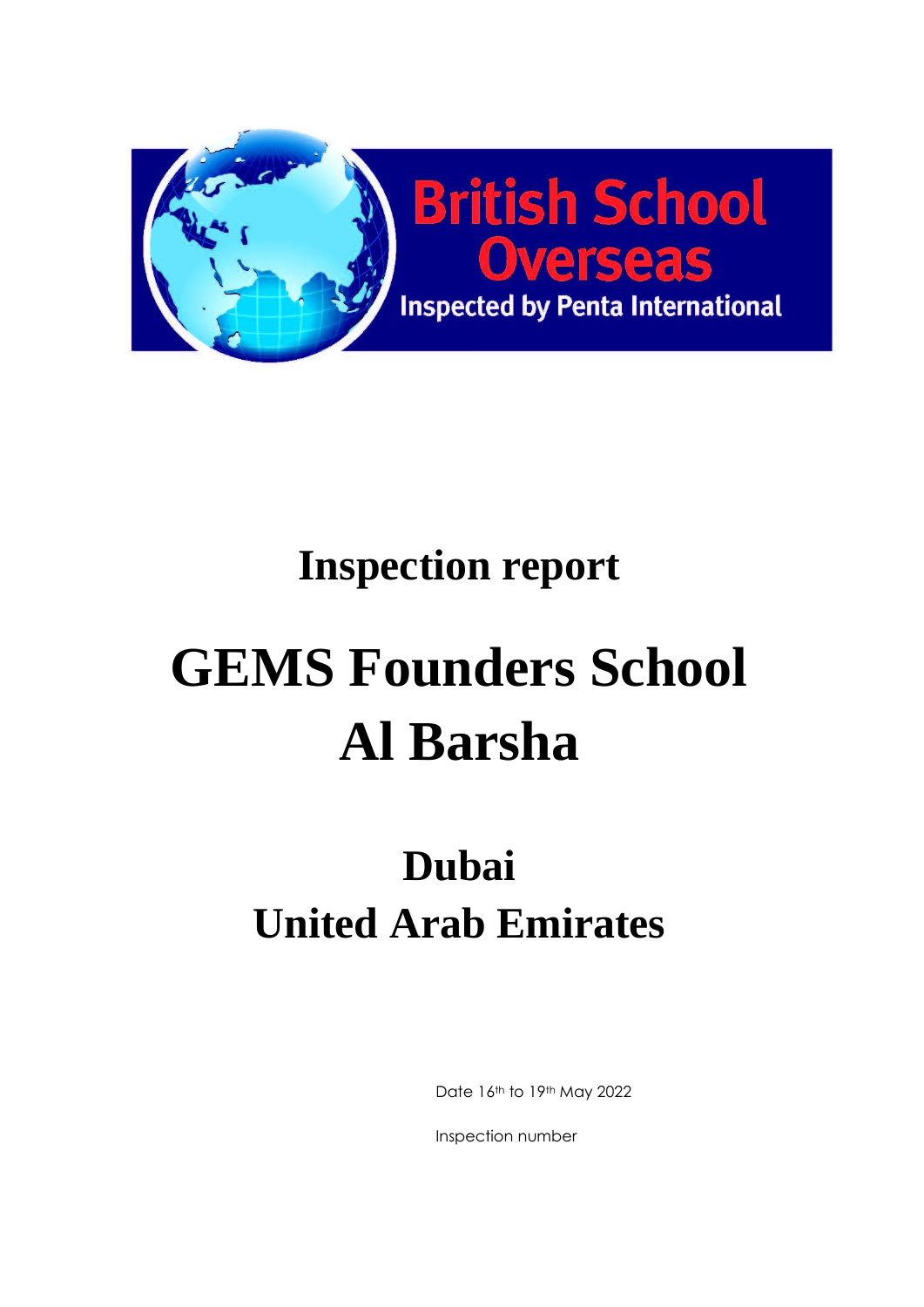

**GEMS Founders School Al Barsha Dubai, UAE**

**16th to 19 th May 2022**

| Contents       |                                                                                      | page           |  |  |  |
|----------------|--------------------------------------------------------------------------------------|----------------|--|--|--|
| 1              | Purpose and scope on the inspection                                                  |                |  |  |  |
| $\overline{2}$ | Compliance with regulatory requirements                                              | $\overline{2}$ |  |  |  |
| 3              | Overall effectiveness of the school                                                  | 3              |  |  |  |
|                | 3.1<br>What the school does well                                                     | 3              |  |  |  |
|                | 3.2<br>Points for improvement                                                        | 4              |  |  |  |
| 4              | The context of the school                                                            | 5              |  |  |  |
|                | The British nature of the school<br>4.1                                              | 6              |  |  |  |
| 5              | <b>Standard 1</b><br>The quality of education provided by the school                 | 7              |  |  |  |
|                | 5.1 Curriculum                                                                       | $\overline{7}$ |  |  |  |
|                | 5.2 Teaching and assessment                                                          | 11             |  |  |  |
|                | 5.3 Standards achieved by pupils                                                     | 14             |  |  |  |
| 6              | <b>Standard 2</b><br>The spiritual, moral, social and cultural development of pupils | 16             |  |  |  |
| $\overline{7}$ | <b>Standard 3</b><br>The welfare, health and safety of pupils                        | 18             |  |  |  |
| 8              | <b>Standard 4</b><br>The suitability of the proprietor and staff                     | 20             |  |  |  |
| 9              | <b>Standard 5</b><br>The premises and accommodation                                  | 21             |  |  |  |
| 10             | <b>Standard 6</b><br>The provision of information for parents, carers and others     | 23             |  |  |  |
| 11             | <b>Standard 7</b><br>The school's procedures for handling complaints                 | 24             |  |  |  |
| 12             | <b>Standard 8</b><br>Leadership and management of the school                         | 25             |  |  |  |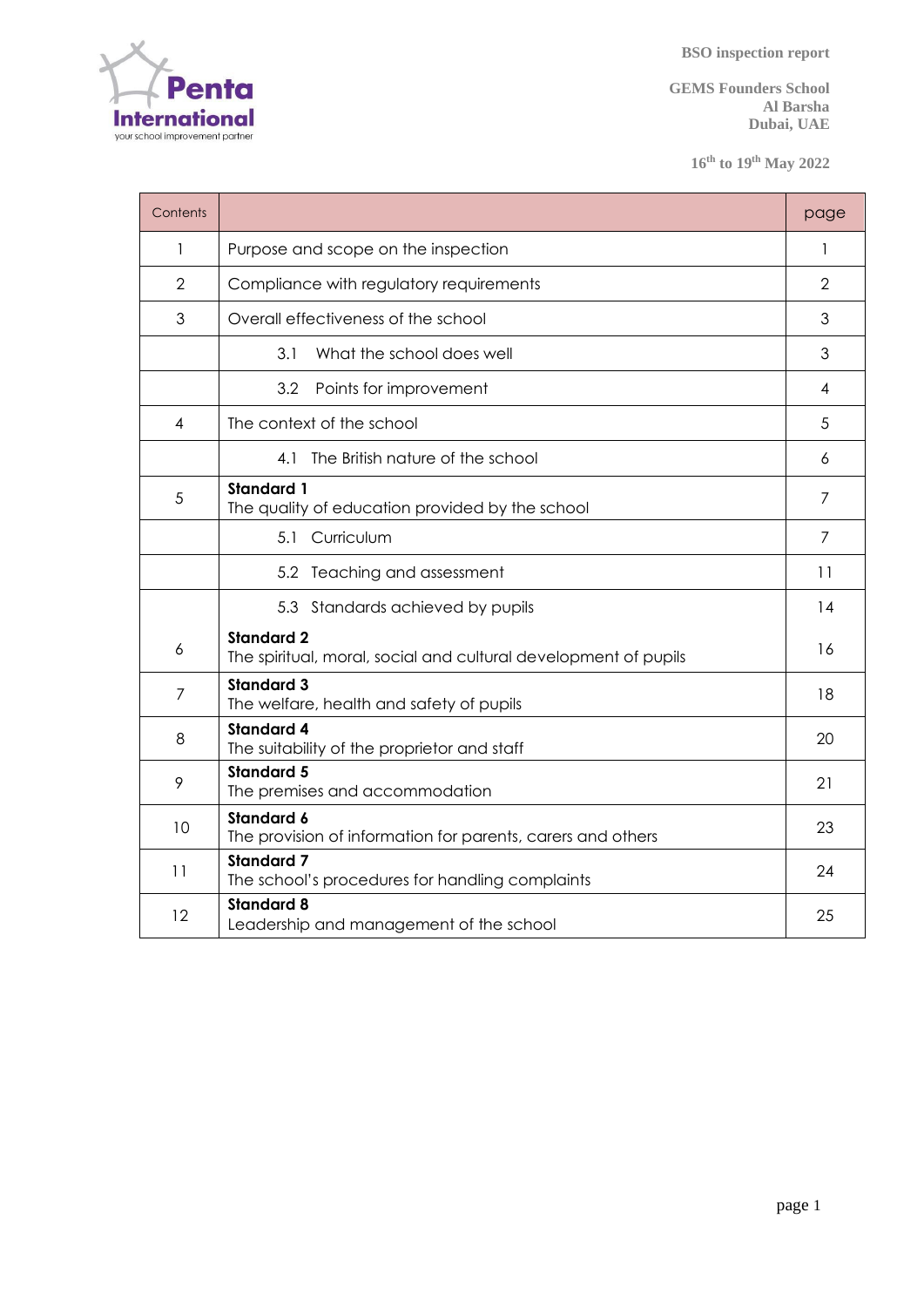

**GEMS Founders School Al Barsha Dubai, UAE**

**16th to 19 th May 2022**

#### 1. Purpose and scope of the inspection

The Department for Education has put in place a voluntary scheme for the inspection of British schools overseas, whereby schools are inspected against a common set of standards that British schools overseas can choose to adopt.

The inspection and this report follow the Department for Education (DFE) schedule for the inspection of British Schools overseas.

The purpose of the inspection is to provide information to parents, teachers, senior managers and the school's management on the overall effectiveness of the school, the standard of education it provides and its compatibility with independent schools in the United Kingdom.

The inspection and report will cover the key areas of quality of the curriculum; quality of teaching and learning; the spiritual, moral, social and cultural development of pupils; their welfare, health and safety; the suitability of the proprietor and staff; the school's premises and accommodation (including boarding); and the school's complaints procedures. An essential part of the inspection is considering the extent to which the British character of the school is evident in its ethos, curriculum, teaching, care for pupils and pupils' achievements.

This inspection was completed by Penta International. Penta International is approved by the British Government for the purpose of inspecting schools overseas. As one of the leading inspection providers, Penta International reports to the English Department for Education (DFE) on the extent to which schools meet the standards for British Schools Overseas.

During the inspection visit, over 100 lesson observations took place, as well as a series of learning walks. School documentation and policies were analysed and data reviewed. Pupils' workbooks were scrutinised, and discussions were held with the senior staff, the management team, and a range of teachers, parents and groups of pupils. Due to a national school closure the team evaluated documentation during the first day of inspection. The inspection team were then in school for three further days.

The lead inspector was Colin Dyson. The team members were Mark Evans, Sophie Gorr, Justin Harris, Stephen Marr, Andre Nel and Simon Sharron.

#### 2. Compliance with regulatory requirements

GEMS Founders School, Al Barsha (GFS) meets all the standards for British Schools Overseas.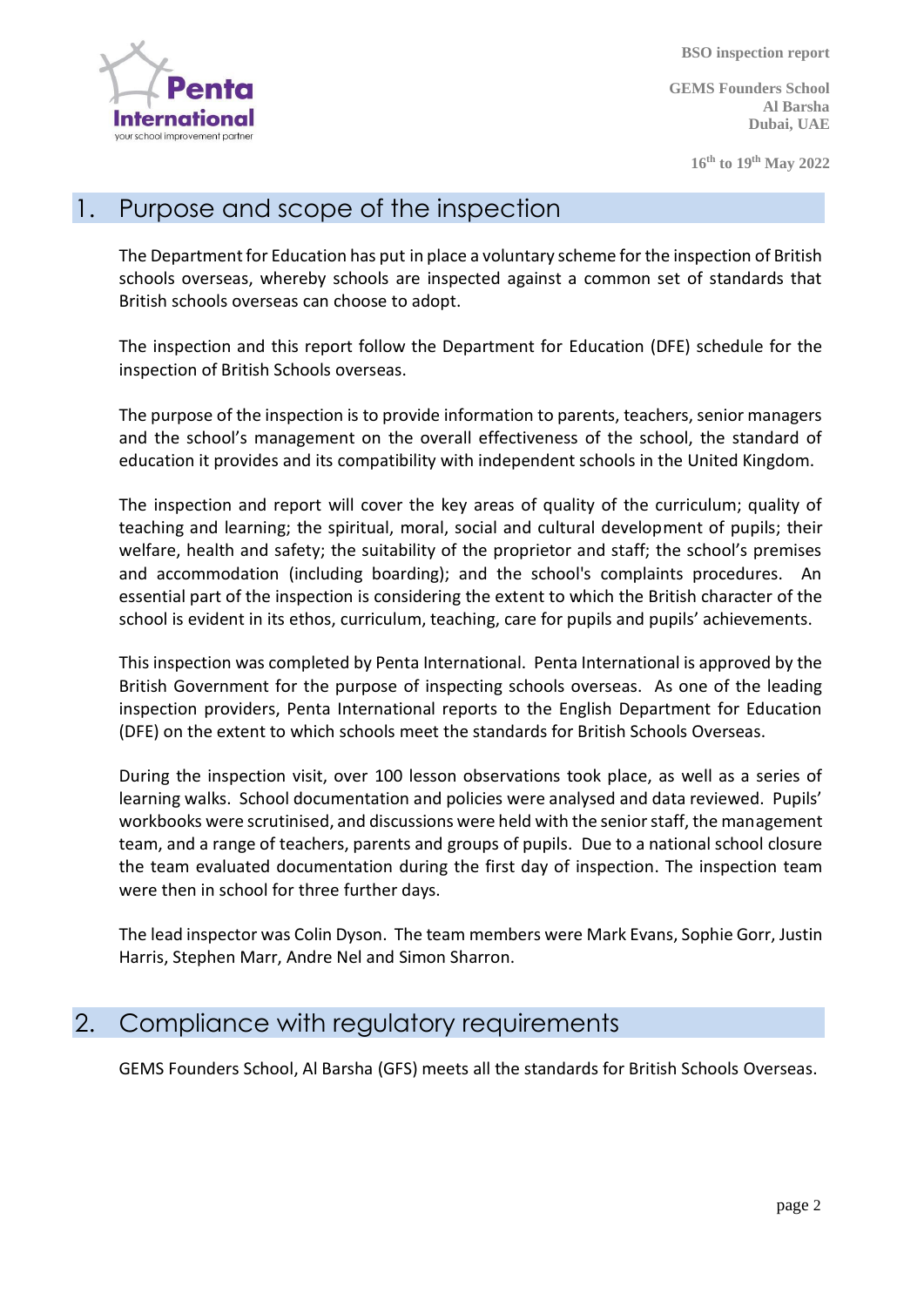

**GEMS Founders School Al Barsha Dubai, UAE**

**16th to 19 th May 2022**

#### 3. Overall effectiveness of the school

GFS has at its heart, inclusion and equal opportunities for all students: these concepts are the school ethos. It provides outstanding education and care in all aspects. The quality of teaching is excellent and the effective implementation of *High Performance Learning* strategies (HPL) are having a highly positive effect on pupils' motivation and high-level learning behaviours. Across the school relationships are highly positive. Pupils' behaviour is exemplary, and they really enjoy being at school. Pupils feel secure and valued within the friendly, mutually trustful learning environment and the real sense of community that prevails throughout the school. Pupils are very well supported by outstanding pastoral care and robust welfare, health and safety policies and procedures. The highly supportive school environment enables pupils to make good or better progress in their learning. The pupils, parents and staff are highly committed to the school, feeling both valued and appreciated.

The school fulfils its vision to '*Grow, Flourish, Succeed'*.

#### 3.1 What the school does well

There are many strengths at the school, including the following:

- It is friendly and welcoming, whilst still expecting the best from all staff and pupils.
- The relationships between pupils and staff are outstanding. They are based on mutual respect.
- It is successful in meeting its aim to deliver a high-quality transformative learning experience to pupils, and nurturing individuals' talents.
- Strong monitoring, identification and implementation of intervention needs for pupils
- Pupils are interested and polite, demonstrating very positive behaviour towards their peers, to school staff and to visitors.
- The senior leadership team is outstanding. Led by a highly experienced and inspirational principal. He is well supported by a team of highly effective leaders and managers.
- The leaders are both held to account and supported by a knowledgeable, prudent and highly experienced local advisory board.
- The school benefits from an excellent administrative and support team.
- An inclusive curriculum that supports students in being reflective learners.
- High quality support for the development of language across the curriculum.
- Consistently excellent use of IT in lessons enhances pupils' learning.
- CPD throughout school contributes to the professional development of all staff.
- Quality and high standard of maintenance and development of the whole campus.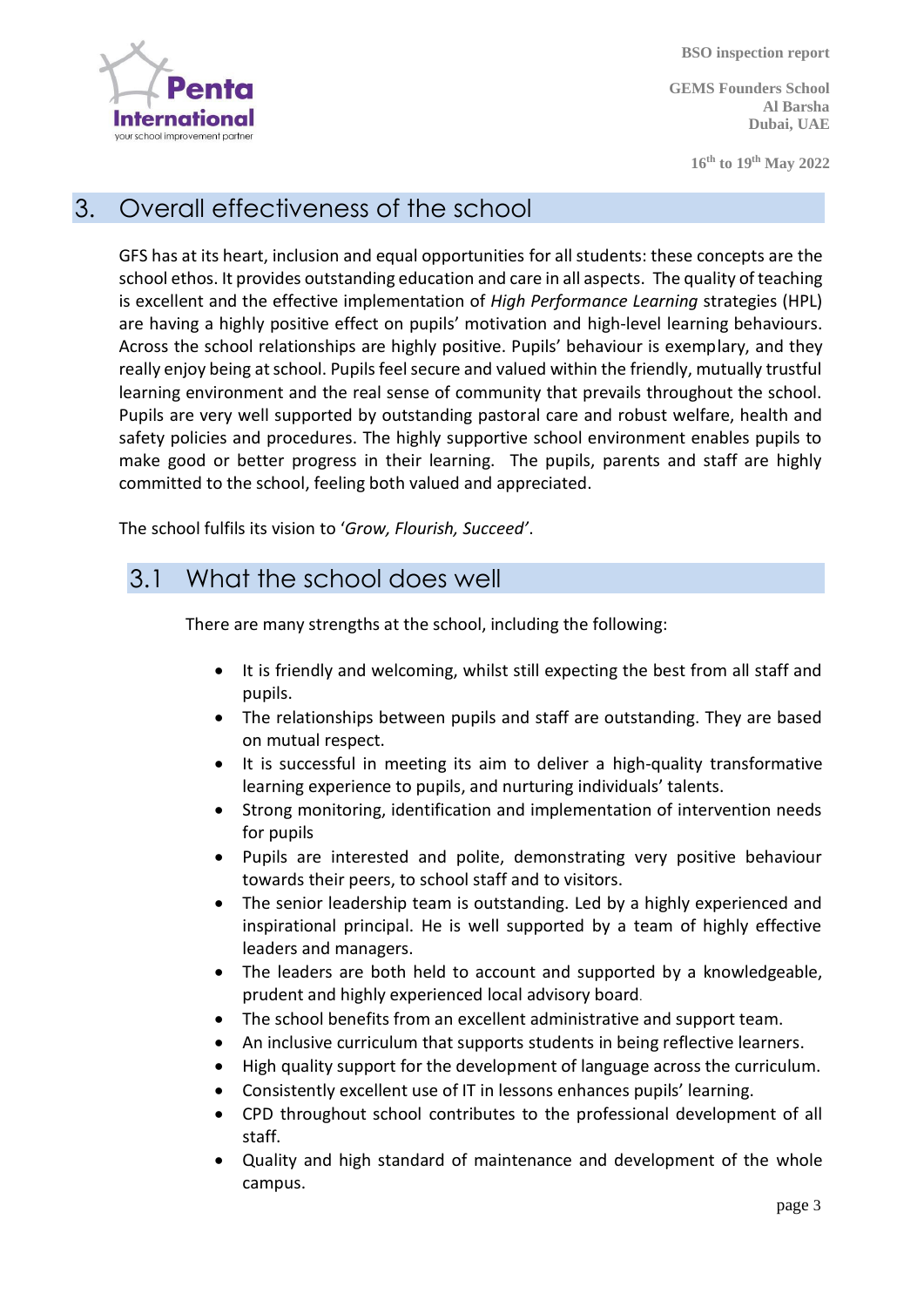

**GEMS Founders School Al Barsha Dubai, UAE**

**16th to 19 th May 2022**

# 3.1 Points for improvement

While not required by regulations, the school might wish to consider the following development points:

- Continue to develop the use of kinaesthetic and inquiry learning across the school to support and enrich pupils' learning.
- Ensure policy documents are reviewed on a regular basis and reflect outstanding practice.
- Now that local Covid-19 restrictions have been lifted, fully implement the school's programme of extra-curricular activities, offering to further enhance the learning experience.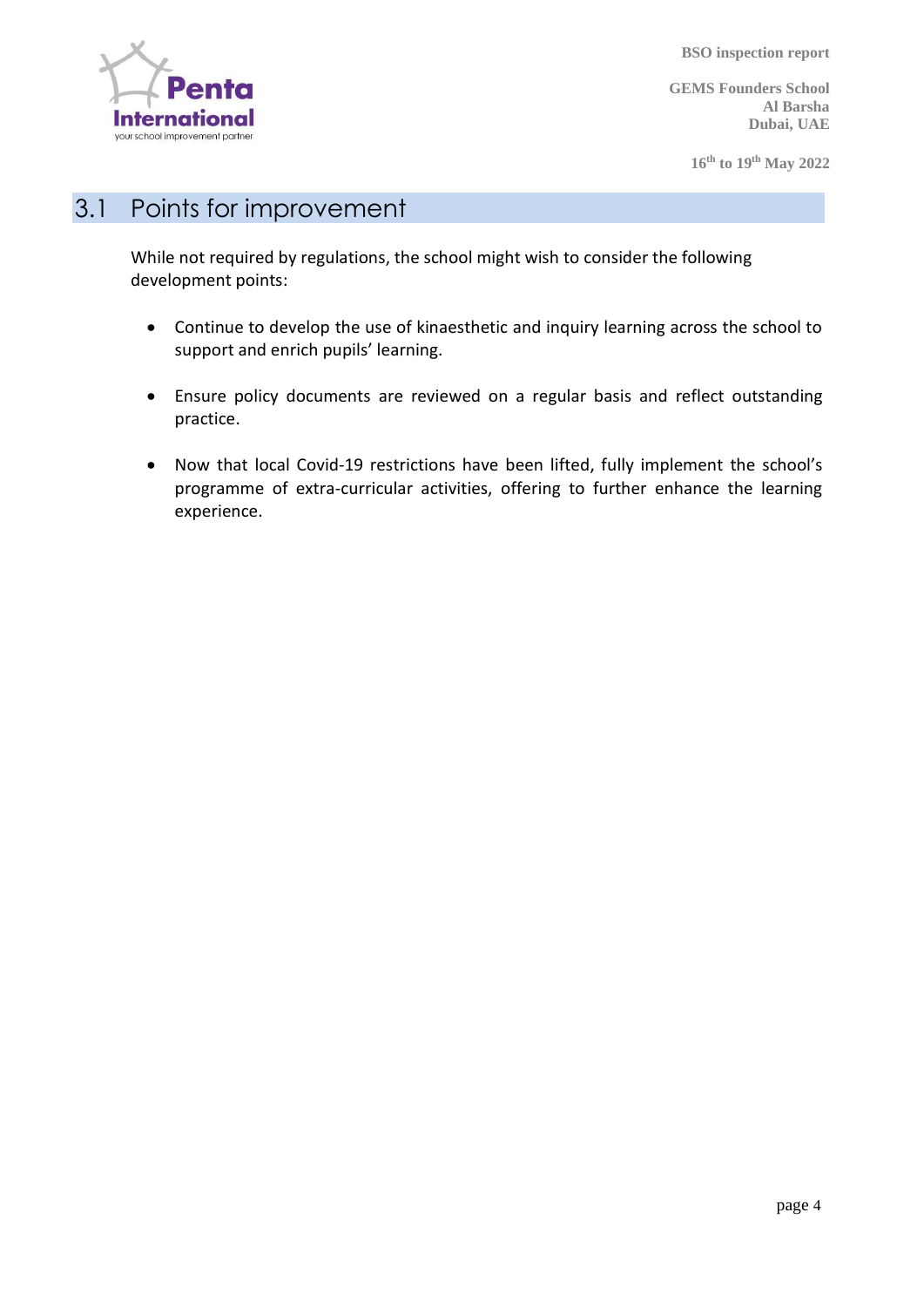

**GEMS Founders School Al Barsha Dubai, UAE**

**16th to 19 th May 2022**

# 4. The context of the school

| Full name of School                           | <b>GEMS FOUNDERS School - Dubai</b>                                                         |  |             |  |             |       |       |  |
|-----------------------------------------------|---------------------------------------------------------------------------------------------|--|-------------|--|-------------|-------|-------|--|
| Address                                       | Al Barsha, South 3, Dubai, UAE.                                                             |  |             |  |             |       |       |  |
| Telephone<br>Number/s                         | 04 519 5222                                                                                 |  |             |  |             |       |       |  |
| <b>Fax Number</b>                             | $\overline{a}$                                                                              |  |             |  |             |       |       |  |
| <b>Website Address</b>                        | www.gemsfoundersschool-dubai.com                                                            |  |             |  |             |       |       |  |
| Key Email Address/s                           | principal_gfs@gemsedu.com                                                                   |  |             |  |             |       |       |  |
| Headteacher/Princi<br>pal                     | <b>Matthew Burfield</b>                                                                     |  |             |  |             |       |       |  |
| Chair of Board of<br>Governors/Propriet<br>or | Mr Sunny Varkey (GEMS Education Founder and Chairman), Mr<br>Brian Gambin (LAB Chairperson) |  |             |  |             |       |       |  |
| Age Range                                     | 3 to 19 years                                                                               |  |             |  |             |       |       |  |
| Total number of<br>pupils                     | 5,792                                                                                       |  | <b>Boys</b> |  | 2,915       | Girls | 2,877 |  |
|                                               | 0-2 years                                                                                   |  | $\mathbf 0$ |  | 12-16 years |       | 1,756 |  |
| Numbers by age                                | 3-5 years                                                                                   |  | 1,125       |  | 17-18 years |       | 202   |  |
|                                               | 6-11 years                                                                                  |  | 2,201       |  | 18+ years   |       | 8     |  |
| Total number of part-time children            |                                                                                             |  | 0           |  |             |       |       |  |

GFS is a National Curriculum of England school, aiming to provide pupils with a high standard of education. The school is part of the GEMS Education family of international schools. GEMS Education is an international body that pursues excellence in education, ensuring that it is accessible for every child, learning through innovation, pursuing excellence, growing by learning and global citizenship. Founded by the Varkey family over 50 years ago and headquartered in Dubai, GEMS Education has offices in the United Kingdom, Singapore, India, Saudi Arabia, Qatar, Egypt, Kenya and the United Arab Emirates.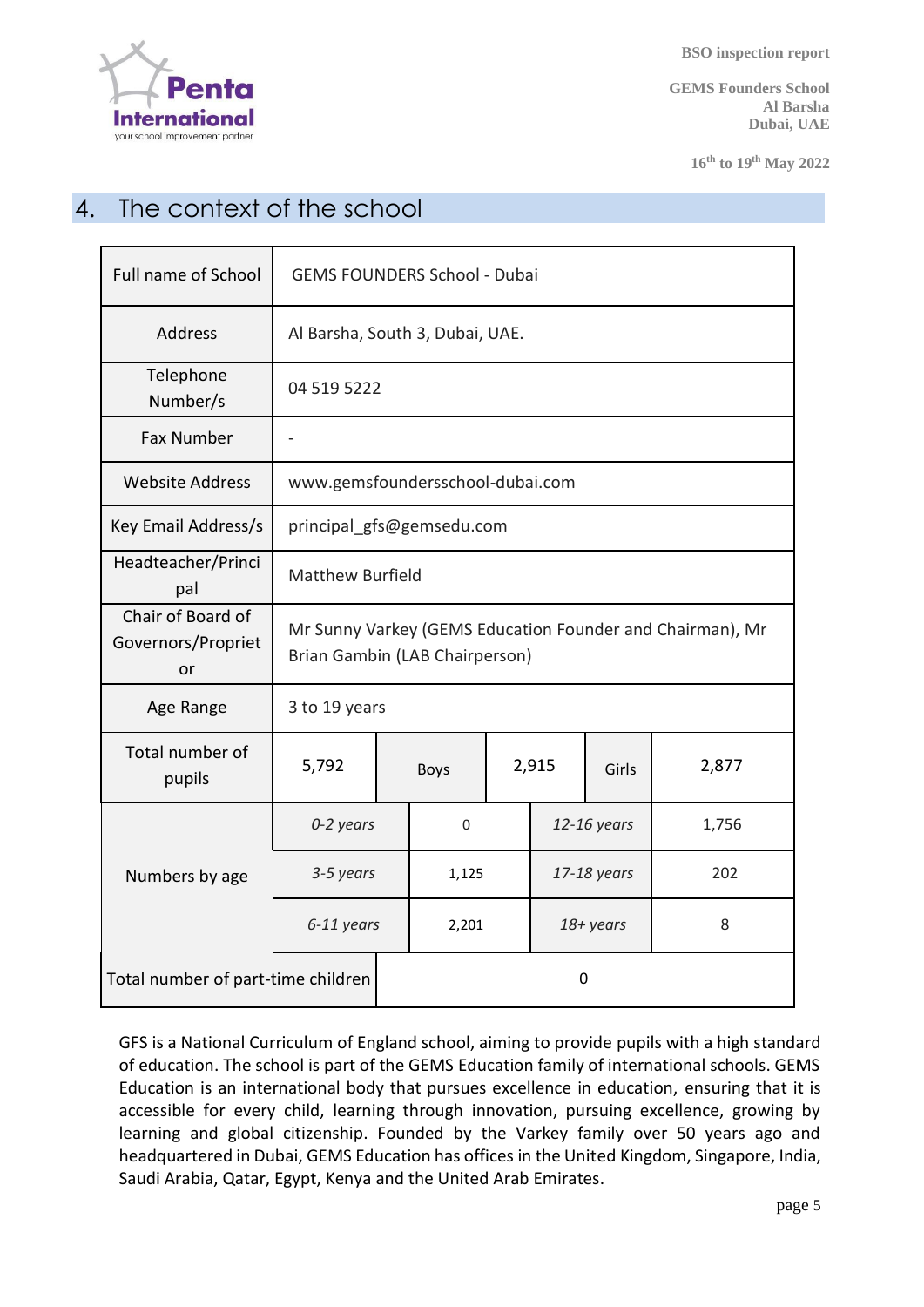

**GEMS Founders School Al Barsha Dubai, UAE**

**16th to 19 th May 2022**

# 4.1 British nature of the school

GFS has a strong British feel, augmenting its Emirati values and international context:

- The curriculum is based on the National Curriculum for England, the Early Years Foundation Stage (EYFS) programme and iGCSE, AS and A level public examination requirements.
- The school's interpretation of it has been carefully designed to reflect its British nature, but also take into account demographics.
- Consequently, students could enter schools in the UK without significant disruption.
- Styles of teaching and learning are informed by UK best practice, and staff professional development is used to develop consistency of approach in this area.
- The GFS leadership hierarchy is common to British schools, with clearly described roles for leaders and teachers in all sections of the school.
- The pupils are divided into year groups, key stages and school sections consistent with British definitions and age-groups: pupils wear a school uniform.
- There is very high importance placed on pastoral care, with dedicated staff positions created to foster and support pupils' welfare and well-being.
- The education of the whole child and the development of the broader skills and awareness towards becoming a valuable, contributing citizen in society are important aspects of school life.
- The school is maintained to high levels of safety and cleanliness.
- Child protection policies are derived from UK best practice.
- The school is well resourced with books and materials of the type that are in use in other British curriculum schools.
- The majority of the teachers employed by GEMS are British, with all having experience in British Schools: non-Arabic Language and Islamic Studies staff are either trained in the UK or have experience of teaching in British curriculum or international schools.
- Teachers' professional development needs are addressed through regular training to ensure that both their subject knowledge and pedagogical practice is in line with British standards.
- The school embraces tolerance, democracy, human rights and has respect for freedom of expression, within the laws of the UAE.
- Staff encourage students to be who they wish to be but to accept that others may choose different paths, have different interests and believe in different things.

# *5. Standard 1* The quality of education provided by the school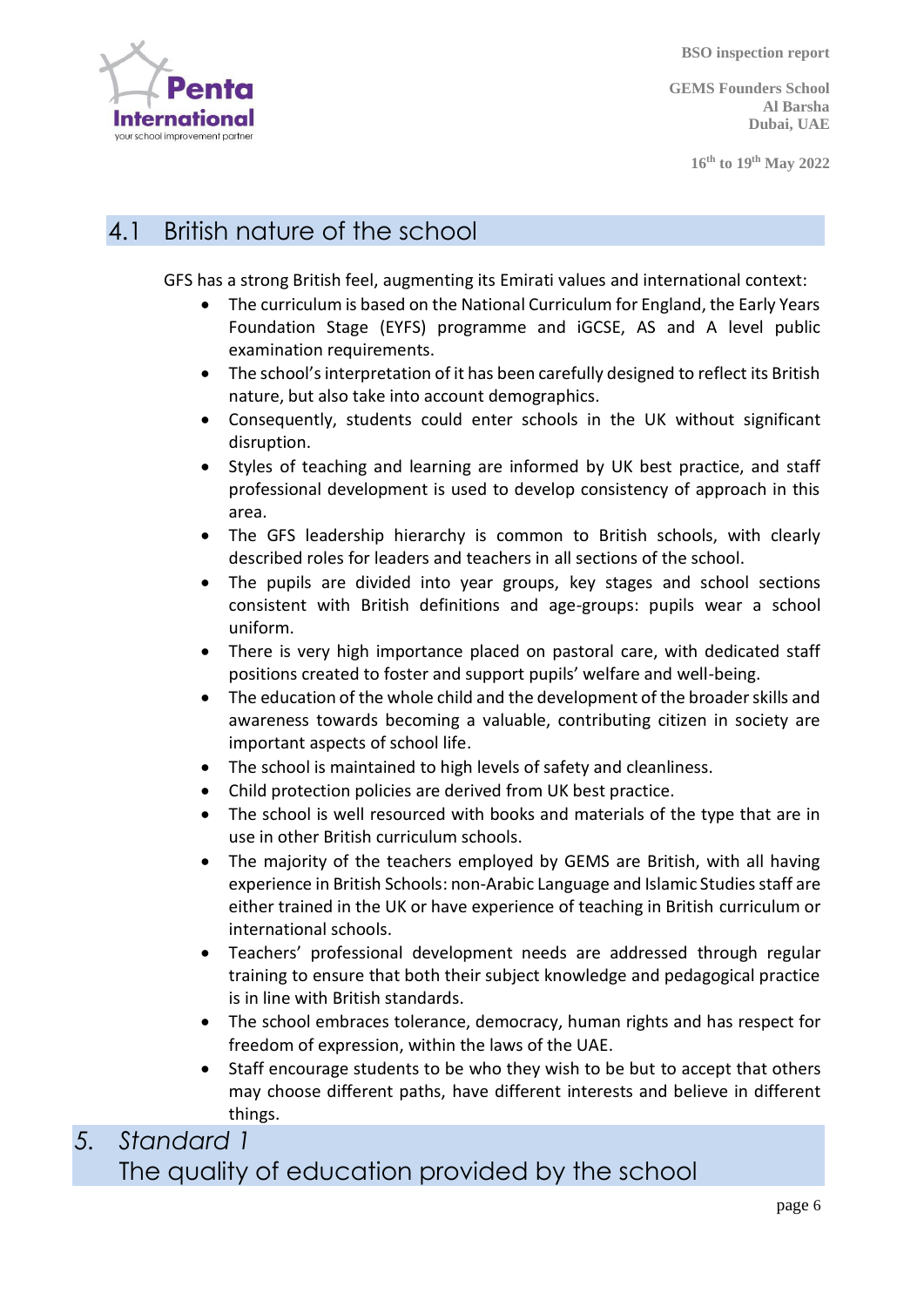

**GEMS Founders School Al Barsha Dubai, UAE**

**16th to 19 th May 2022**

The quality of education provided is outstanding. The school fully meets the standards for BSO.

#### 5.1 Curriculum

The quality of the curriculum is outstanding.

Entry into the Foundation Stage (FS) 1 is based on a play-based assessment of children's social development and communication skills. Most children start school with skills that are below those typical for their age. Very few arrive in school with fluency in English. Pupils of all abilities generally make outstanding progress during their time in the Foundation Stage and leave working at levels that are in line with curriculum standards: increasing proportions of children exceed these expectations in the different areas of learning. During their time in the Foundation Stage, children develop into enthusiastic learners who appropriately enjoy taking a shared responsibility for their own learning and solving problems. They communicate their ideas effectively and collaborate very well with others. Children want to talk because adults are interested in what they have to say and help them find the right word. The teaching of early literacy is excellent and children make rapid progress in developing these skills. They enjoy working with adults in small groups, reading books and practising their phonics to help them read simple words. Expert teaching of phonics ensures children rapidly learn how to match sounds and letters to develop their reading skills. Progress in reading and writing is excellent, confirmed not only by the school's data and inspection evidence but by children's positive responses to the varied opportunities provided for them.

In the EYFS, teachers implement the curriculum with skill to secure pupils' curiosity and independence through a highly effective balance of teacher-led, play based and childinitiated learning. Teachers plan topics and activities that are relevant and well matched to the needs of individuals and groups of pupils. Children achieve well in acquiring mathematical knowledge and skills and engage in a range of exciting and rich experiences to explore and develop their mathematical problem-solving skills. The numerous outdoor learning areas are well used and provide a safe and stimulating environment. By creating games and providing opportunities for play both indoors and outdoors, adults support children to develop their core strength, stability, balance, spatial awareness, co-ordination and agility.

The school has implemented a range of innovative curriculum approaches based on an internal audit of pupils' learning needs. Curriculum delivery is further enhanced by stimulating learning environments. Across the Foundation Stage, displays are relevant, interesting and supportive of learning in classrooms, with a sound balance of learning prompts, celebration of work and working walls.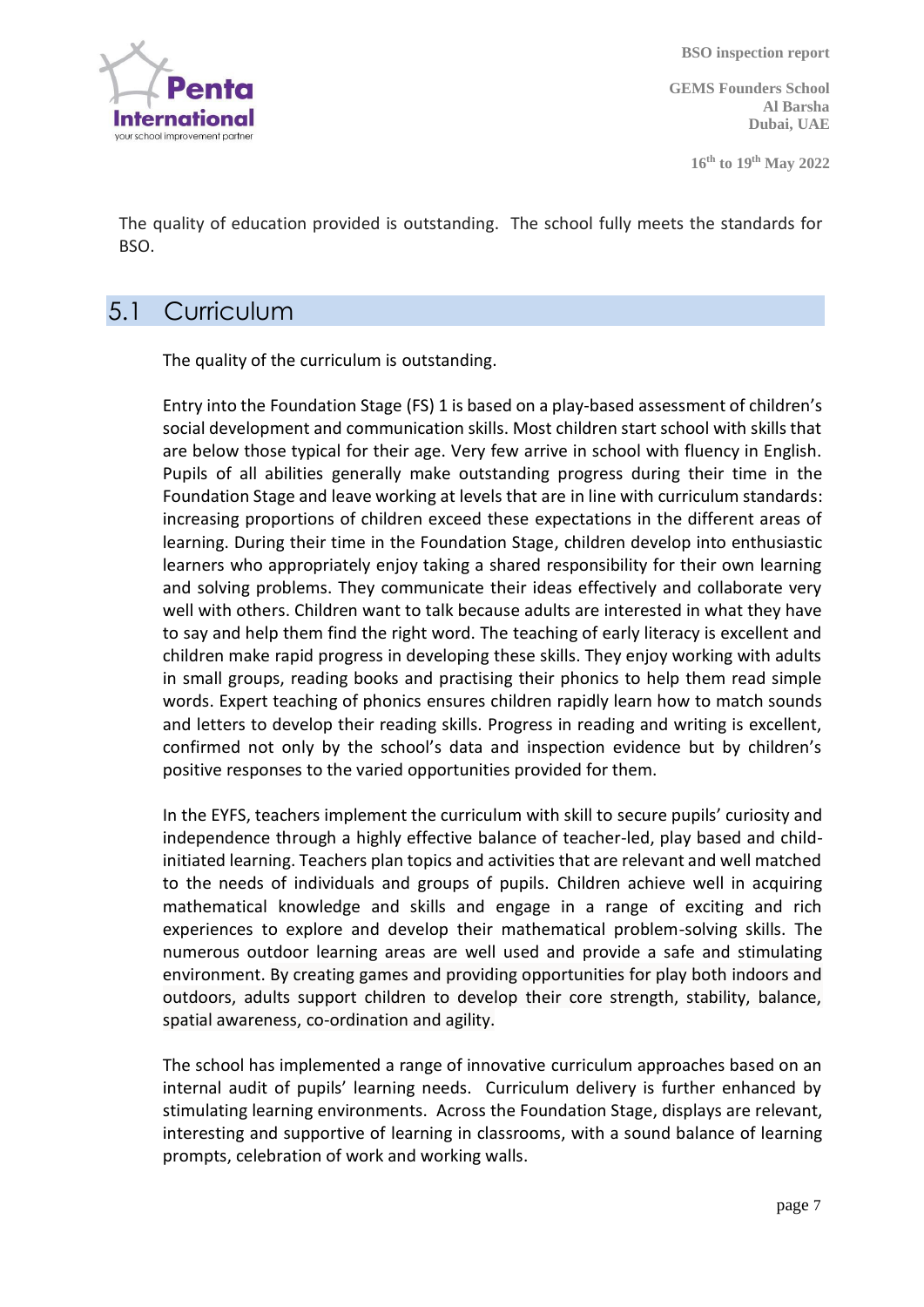

**GEMS Founders School Al Barsha Dubai, UAE**

**16th to 19 th May 2022**

The Key Stage (KS) 1 curriculum is outstanding. It is broad, balanced and innovative, and motivates the pupils to succeed. It gives students experience in a wide range of areas of learning, with the thematic approach ensuring relevance and cross-curricular links. Students are highly engaged in lessons and consistency across year groups ensure students receive a high-quality education regardless of the class they are in.

There is a written policy on the curriculum and planning takes account of the varying student levels, including those with special educational needs. Differentiation was observed in every lesson in the forms of either targeted input, varied activities, scaffolded work or teacher assistant utilisation. There is an effective transition programme in place between KS1 and KS2, including meetings to share and discuss assessment records.

Extra-curricular activities and enrichment play a significant part in KS1. Well established theme days such as Pirate Day, Dinosaur Hunt and the Queen's Tea party enhance the curriculum. Trips and after-school activities were also evident in KS1. Student-teacher relationships are strong, behaviour was exceptional and students demonstrate high levels of independence, self-confidence and a willingness to contribute to lessons.

The school implements a broad and balanced KS2 curriculum based on the English National Curriculum in the UK and this fully meets the needs of the students, both academically and in terms of their well-being and personal development. DfE accredited English and mathematics schemes of work, such as *Power Maths* and *The Write Stuff*, underpin the planning in these core subjects. Teachers follow detailed curriculum maps that provide a long-term and medium-term planning structure for Years 3 to 6, while the school website and weekly newsletters provide a wealth of information for parents about what the children are learning. Woven into this programme of study is the Dubai MOE curriculum that strengthens knowledge and appreciation of the culture of the UAE and the country's achievements. In addition, school events, educational visits, and pastoral initiatives are integrated to develop the pupils. Extra-curricular activities are available and increasing again post pandemic. The breadth and depth of the offering could be developed to afford more opportunities to engage with a wider group of students in different contexts. Cross-curricular themed projects enhance knowledge and understanding about environmental sustainability and healthy lifestyles. There is strong provision for children with special educational needs and disabilities (SEND). PHSE is taught weekly across the school and is delivered through dedicated lessons.

The secondary school's mission is to ensure learners are fully prepared and ready to take a step up with independent learning, curriculum content and application of knowledge. Lessons are often contextualised to embrace local, national and international real-life links. Individual departments across the secondary school adapt the formative marking policy to develop specific assessment rubrics in line with curriculum content.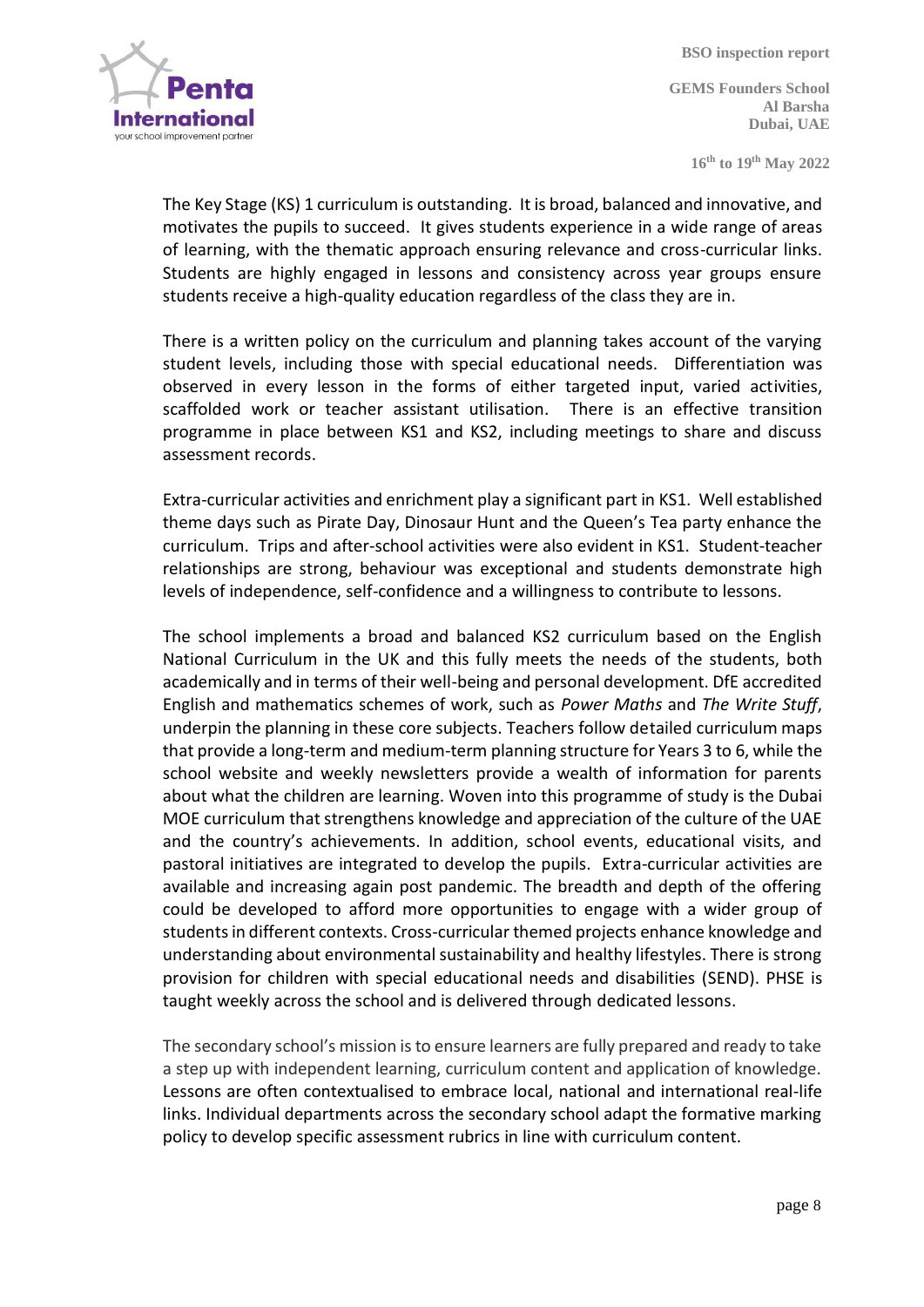

**GEMS Founders School Al Barsha Dubai, UAE**

**16th to 19 th May 2022**

In KS3, the curriculum follows the National Curriculum for England, with lessons pitched at an appropriate level. Throughout lessons in KS3, High Performance Learning (HPL) is integrated into lessons with learners encouraged to take risks and step out of their comfort zone. Curriculum content is contextualised for learners allowing all to engage and make good progress.

Curriculum content across all subjects in KS4 is frequently linked to International GCSE standards to prepare learners for choosing their options and beginning the courses upon moving into KS4 and 5. Lessons are all pitched at curriculum standards within the key stage, allowing learners to develop application, analytical and meta-thinking skills in all subjects. Importantly, teachers also always offer the opportunity for challenge and tailor learning where support is needed.

Teachers' professional development needs are addressed through regular training to ensure that both their subject knowledge and pedagogical practice is in line with British standards. All planning within secondary reflects the learning needs of the students in each class utilising all available data. Student outcomes, and the preparation for external assessments, ensure that every student is ready for the next stage of their learning journey. In the best examples, deep marking in core subjects takes place once every two weeks allowing learners to respond and build on the foundations of their work. Progress checks take place frequently whereby the class teacher takes into consideration progress over time to accumulate a milestone of the level the learner is working at.

Students are supported and given detailed advice and guidance when in Year 9 to prepare for KS4. This is conducted through a steady process of parent-student option and information evenings, as well as one to one advice from older student mentors and heads of department about International GCSE courses. Particularly in Year 9, the curriculum reflects the standard expected in KS4, thus encouraging students to build on their success and surpass their potential, when eventually taking their external examinations. At the start of Year 10 students, select five different options they want to pursue, alongside the core compulsory subjects. Teachers constantly encourage students to share their passions and pursue the unknowns within each subject area. Science Labs, 3D printers, Virtual Reality kits, Food Technology and Design Technology labs are just a few of the resources that teachers utilise to help develop the students.

page 9 Within KS5, students experience a range of different strategies to develop their content knowledge. Teachers design research tasks to provide students the opportunity to explore the content independently before applying it in lessons. These include presentations, debates or constructing responses to exam style questions. Students are encouraged to collaborate with their peers and evaluate the work of others to deepen their understanding of marking instructions and exam expectations. Within KS5, staff prepare students with the strategies to help them succeed in their final A-Level examinations. These include time management, revision techniques and general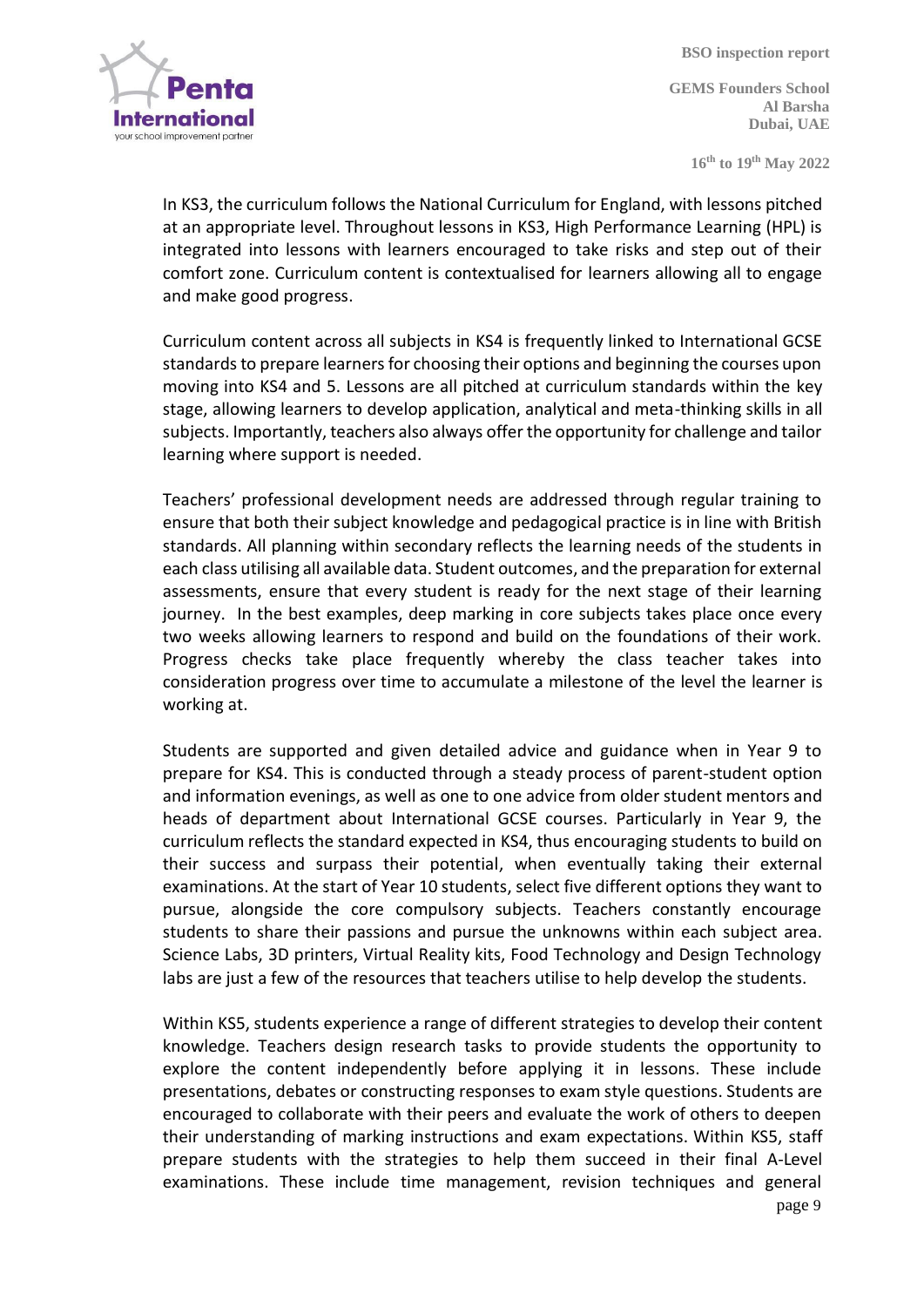

**GEMS Founders School Al Barsha Dubai, UAE**

**16th to 19 th May 2022**

organisation. In conjunction with resources provided by teachers, students have the opportunity to use their devices throughout lessons to research, access support and challenge materials in a range of formats including webpages, journal articles and videos. A-Level teachers ensure many opportunities for independent work are embedded within their courses to prepare students for their next phase of learning at university or for application into the world of work.

The school offers a range of IGCSE and GCSE accredited by Oxford AQA International Examinations, AQA and Pearson. BTEC qualifications will be introduced from academic year 2022-23. All KS4 and KS5 qualifications offered are recognised by schools, colleges and universities internationally, thus enabling all of the students to gain access to the best academic institutions in the world.

To balance the academic curriculum and promote deeper learning, the school has developed a range of cross-curricular and extra-curricular enrichment programmes. This is a good feature of the school and includes activities as diverse as the Art and Music Clubs, Model United Nations and Mindfulness, though could be expanded and promoted to include more students and activities. Additionally, older students are encouraged to participate in a wide range of academic competitions although these have been limited due to the pandemic.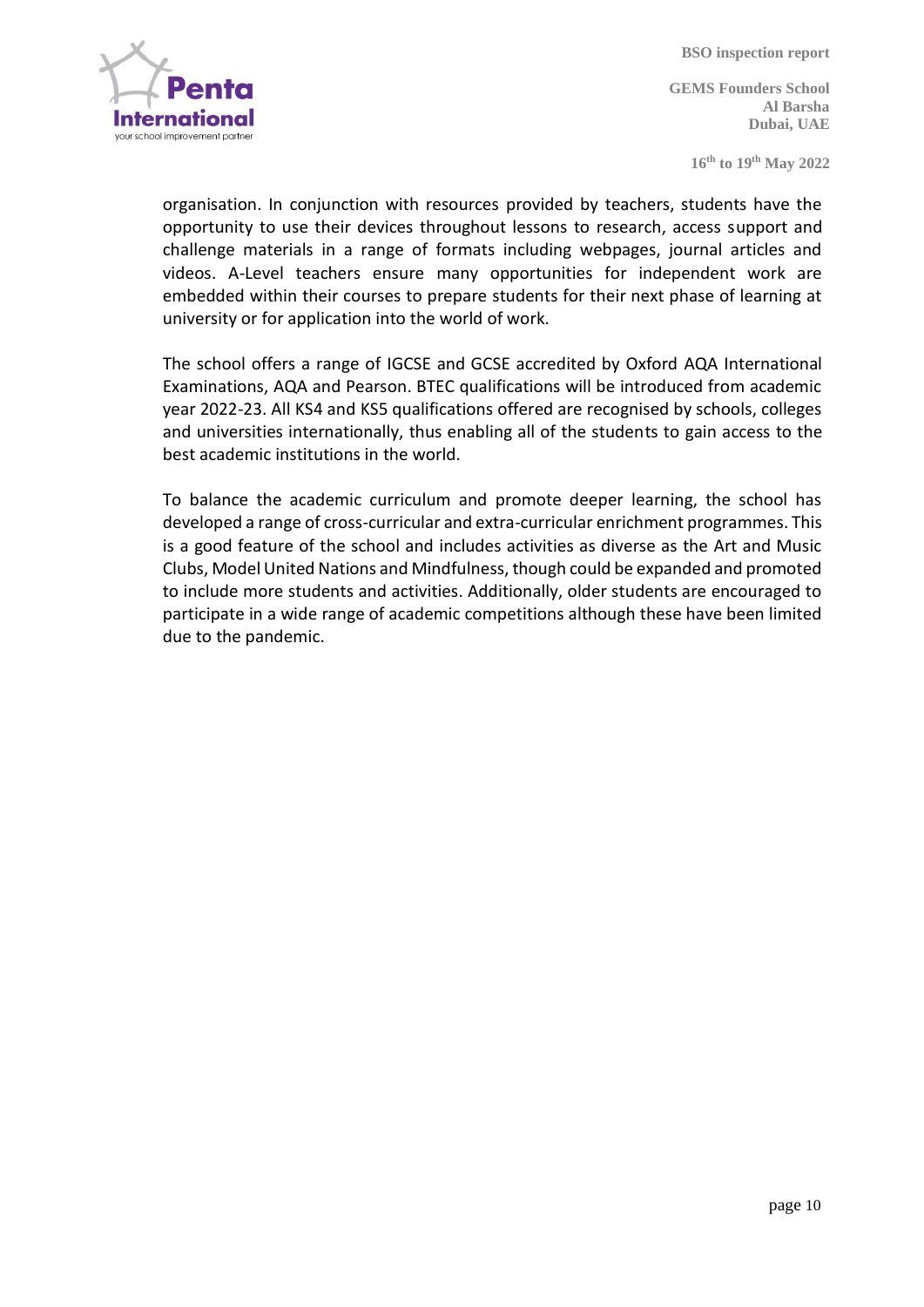

**GEMS Founders School Al Barsha Dubai, UAE**

**16th to 19 th May 2022**

#### 5.2 Teaching and assessment

The quality of teaching is outstanding. Teachers understand that pupils learn best when they are absorbed, interested and active.

Learning in the EYFS is of the highest quality: it involves other children, adults, objects, ideas, stimuli and events that engage and involve children for sustained periods. Much of the learning is practical and the EYFS setting has an underlying ethos of 'learning through play. The range of play-based activities builds on children's confidence as they learn to explore, relate to others around them, develop relationships, set their own goals, and solve problems. Frequently children learn by leading their own play and by taking part in play which is guided by adults. Teachers in the FS used a range of strategies to enable all children to learn successfully; across the key stage there was frequent evidence of quality questioning that prompted the children to think and explain their understanding. Teaching assistants are deployed effectively to support children in focused teaching groups.

The development of children's spoken language underpins all seven areas of learning and development. The number and quality of the conversations they have with adults and peers throughout the day in a language-rich environment is a strength of the teaching and learning. Reading activities are engaging through a wide range of opportunities such as stories, non-fiction, rhymes and poems, and adults providing them with extensive opportunities to use and embed new words in a range of contexts. Through conversation, storytelling and role play, children share their ideas with support and modelling from their teacher. Throughout the EYFS, strong, warm and supportive relationships with adults enable the children to learn how to understand their own feelings and those of others. Children are fully supported to manage emotions, develop a positive sense of self, set themselves simple goals and have confidence in their own abilities. Classrooms fully support the children in learning how to look after their bodies, including healthy eating, and manage personal needs independently. As they learn through interesting and engaging activities, they make good friendships, co-operate and resolve conflicts peaceably.

Teaching and learning across the primary years are outstanding. Assessment for learning, questioning to extend learning and the use of ICT are strengths. Classrooms are bright, vibrant educational spaces that have a buzz of learning. Pupils generally take responsibility for their own outcomes and peer learning is a common factor. Students are aware of how prior learning links to future learning and can often be heard referring to 'linking leopards'. Visual and audio stimuli is well utilised to enhance learning and incorporating more kinaesthetic activities would enhance learning further still. An outstanding lesson in Year 1 required the students to dance to a dinosaur rhyme.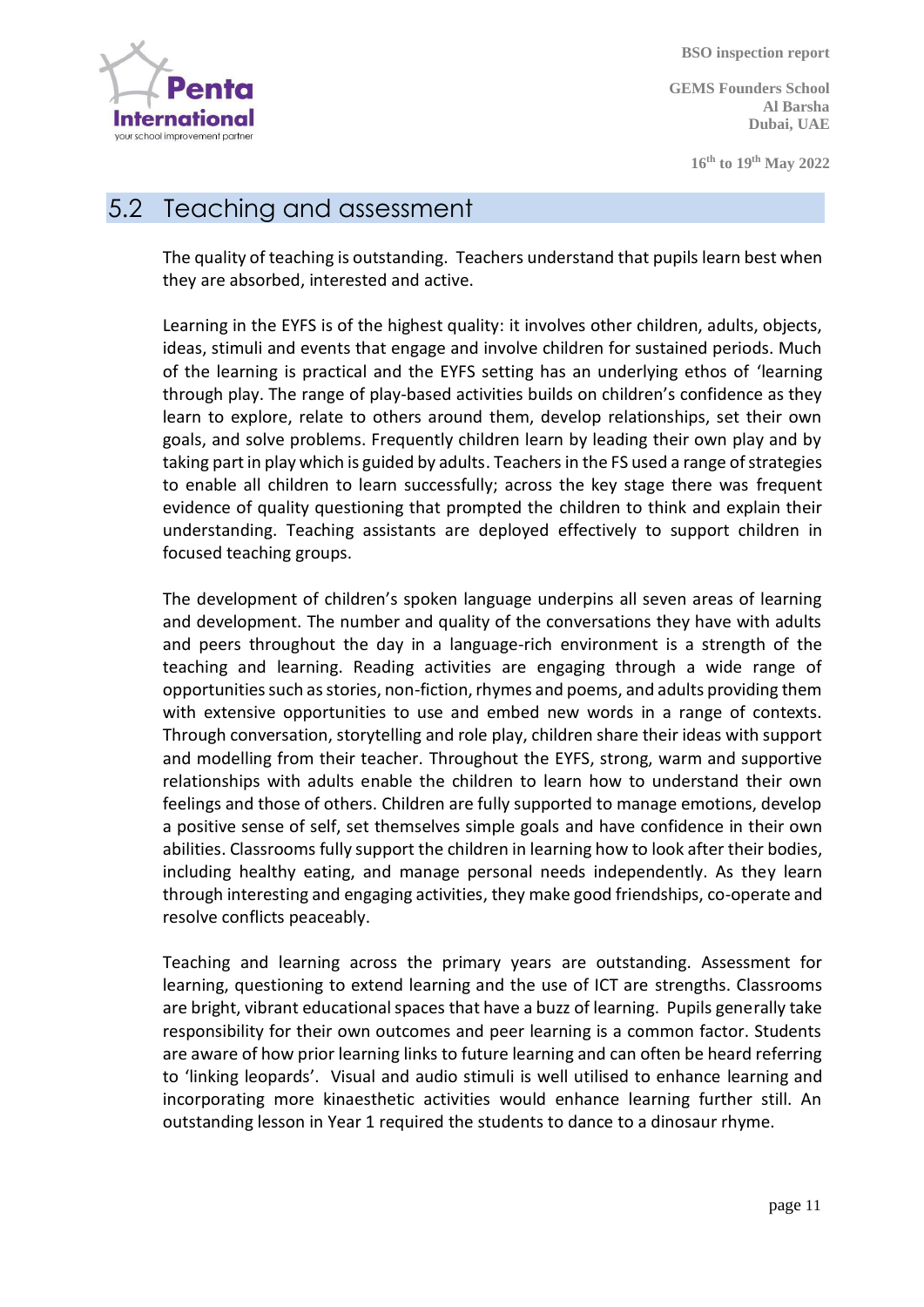

**GEMS Founders School Al Barsha Dubai, UAE**

**16th to 19 th May 2022**

Specialist lessons and the provision for EAL and SEN are excellent. Spaces around school are utilised effectively to cater for intervention groups to further enhance the differentiation and personalised learning. Pupils are fully engaged and have purpose in their lessons. A wide variety of strategies are employed by the teachers and support staff to maximise the impact of the topics undertaken. IWB technology is fully utilised in the classroom to support and enhance teaching and learning. A wide range of displays also add vibrancy and useful resources to support learning activities. The use of iPads or personal devices has a positive impact. In Year 4, 'Rhythm in Note D' in music was very successful and enjoyable, although the devices were not utilised more to further stretch pupils who needed challenge and support pupils who required it.

Teachers have strong and warm relationships with the students. In a Year 6 Art lesson one student said that her teacher has inspired her to want to be an art teacher herself. Student behaviour is exemplary and student's relationships in the classroom are warm and supportive. Excellent routines are in place to ensure there is pace in the lessons. Students are fully engaged in their learning. Targeted questioning was used effectively to move learning forward and assess for understanding. Teachers ensure their lessons are language rich to stretch students' fluency and depth of expression in English and the use of the vocabulary vault has a positive impact. HPL is having an inspiring impact on student motivation as expert learners: students are frequently adopting its language and meaning with enthusiasm. In the majority of lessons, HPL strategies are integral in teacher plans, encouraging students to collaborate, take risks, be agile thinkers and empathise in the learning process. Students are clearly learning from each other. Teachers utilise previous formative assessment data to inform their strategies for inclass activities and future learning. In a Year 5 science lesson on the four components of blood, a student explained the clotting function of platelets by sharing advice not to "pick scabs otherwise all your blood will leak out". In English, students were often invited to take risks improvising, creative figurative writing such as "My heart is like a blood amplifier". They were frequently encouraged to use their senses and empathetic skills to imagine themselves as other people in challenging situations to generate creative writing strong with metaphor and alliteration.

Teachers employ a wide range of techniques, typical of those seen in British schools, which open the door to high-level learning. Teachers ask open questions, encourage debate and challenge students' views. As a result, students display impressive learning skills. They reflect on their own learning, think critically about issues and solve problems. Practical skills are also highly developed as a result of a learning environment which is orderly and productive, ensuring that students are engaged in their learning. Students are encouraged to think for themselves, take responsibility for their learning, work independently and collaboratively, and reflect on their learning. Accurate assessments are completed that informs students how to improve. They navigate complex learning pathways and, consequently, they learn most effectively. Students collaborate and engage in very productive group work, where discussion is of the highest order.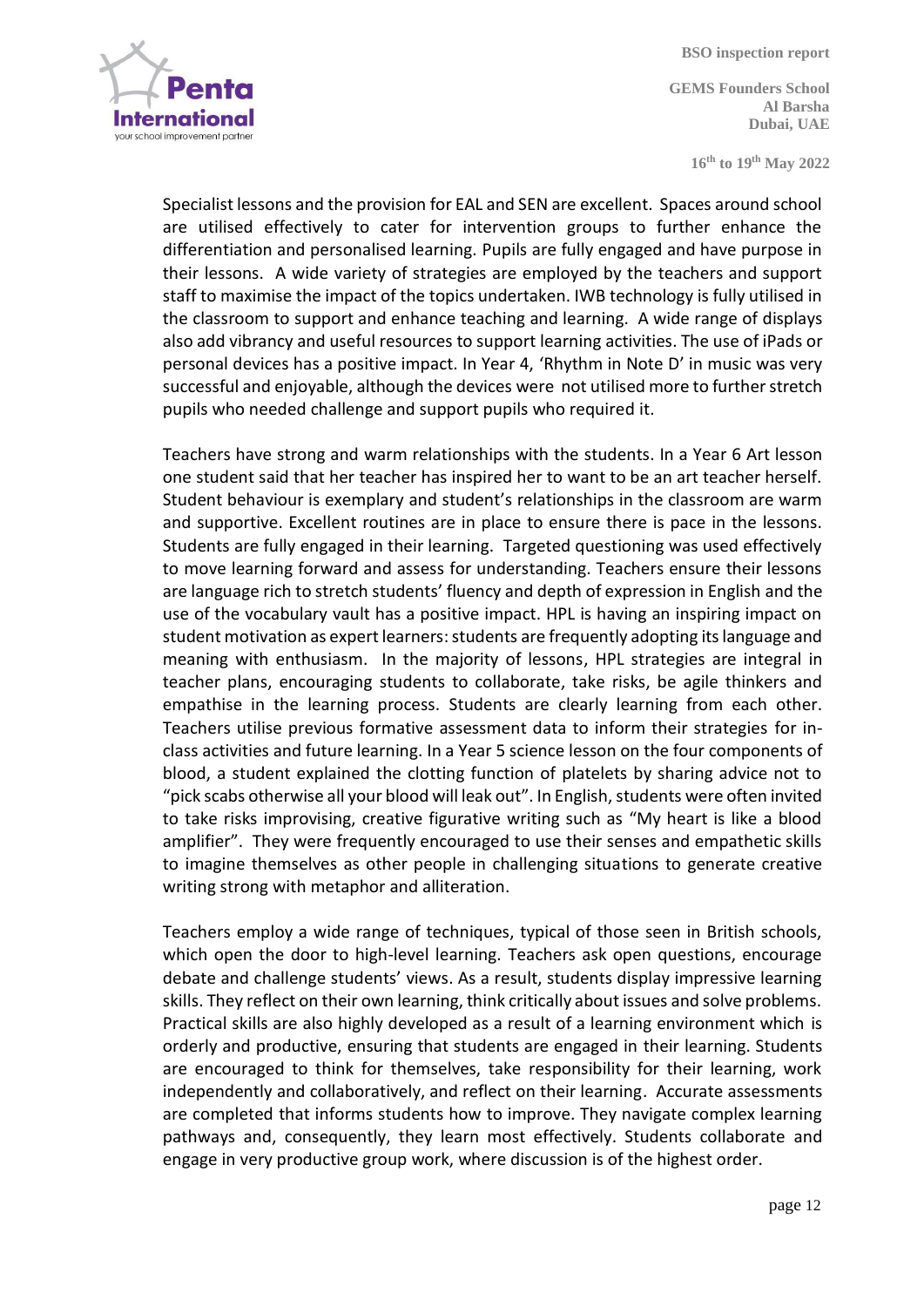ternatio your school improvement partne

**GEMS Founders School Al Barsha Dubai, UAE**

**16th to 19 th May 2022**

Teaching across the secondary years is outstanding. Pupil attitudes towards learning are excellent, and behaviour of pupils is very strong. Teachers address minor issues appropriately to ensure learning is not disrupted. Generally, attendance and punctuality are good.

Assessment arrangements are robust and thorough, resulting in comprehensive analysis, which teachers use to ensure that learning experiences meet the needs of students at an individual level. Additionally, ongoing formative feedback from teachers to students, and from students to other students, ensures that learning moves on rapidly in a productive and positive environment. Assessments, data tracking and dashboards accurately capture the learning and progress that is made. Leaders and teachers throughout the secondary school routinely use the data: they discuss and describe student potential, progress and achievement in a most informed manner, showing that they have a deep and thorough understanding of each learner. The school sets challenging but achievable targets for all students, with intervention strategies employed if students are not on track to meet their target. The school's systems and structures ensure that every child will be ready to transfer into the UK educational system at the appropriate level should this be required. In the secondary school students are assessed through both their classroom work and formal assessments. Teachers develop innovative ways to assess their students. Through establishing independent self-study revision skills that evolve through key stage assessments, teachers ensure all students are prepared with the necessary tools to sit their International GCSEs and A-Level examinations at the end of KS4 and 5.

Standards in creative and performing arts subjects are exceptionally high and students are encouraged to express themselves through a range of media and genres. In music lessons students are confident to compose, perform and evaluate their own work, both vocal and instrumental. The high profile of creative arts inspires students to contribute their work to enhance the school environment either through displays or permanent murals. Students enjoy imaginative and challenging indoor and outdoor physical education and sporting activities. Specialist teachers plan activities to build skills, stamina, teamwork and integrate these with initiatives to promote staying healthy.

Teachers have good subject knowledge and are very confident. They have a good understanding of the English national curriculum as well as secondary and post-16 external examinations. They have a strong understanding of how students learn most effectively. Teachers do their utmost to help students succeed academically, creatively and personally. Lessons are planned with clear objectives and teachers share success criteria at the start of learning. Teachers mostly use a range of good-quality, ageappropriate resources such as practical equipment, video clips and digital technology to stimulate students' curiosity. Some subjects would benefit from additional practical resourcing to improve the learning experience for pupils. Teachers also use a wide range of teaching styles and strategies to motivate students and meet their needs consistently. Teachers know their students extremely well and have high expectations of them.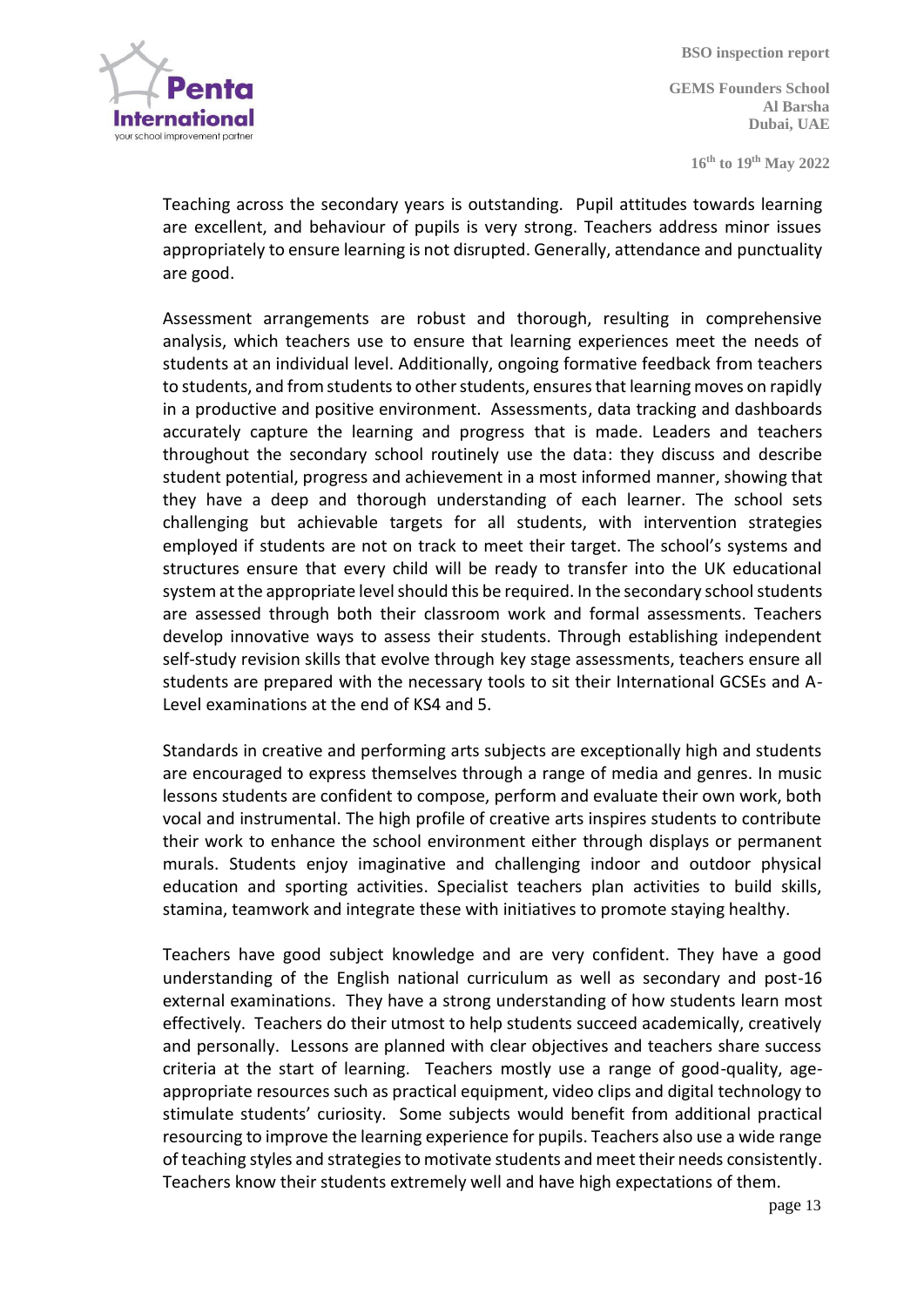

**GEMS Founders School Al Barsha Dubai, UAE**

**16th to 19 th May 2022**

## 5.3 Standards achieved by pupils

The standards achieved by pupils at GFS are outstanding.

The youngest follow the EYFS curriculum and are continuously formatively assessed and monitored by their teachers. Successful ongoing assessments effectively monitor every child's progress and this is tracked thoroughly and as a result additional support can be provided to ensure each child is able to make good progress. Learning is organised by topic and teachers devise a wide range of related indoor and outdoor activities to develop pupils' communication, numeracy and social skills. There are ample art and role play opportunities that encourage creativity and equipment for physical play. This focus on developing each learner ensures children achieve well. Adults encourage children to develop their thinking and language skills through stimulating activities that challenge and excite young imaginations.

Although many children start the FS with levels of attainment below UK expectations by the start of KS1 all have made rapid progress, and most are achieving in-line with UK expectations or better. Their curiosity is aroused by what they see and, as a result, an excellent foundation for learning is established. Relationships at all levels provide a highly positive learning environment where children thrive. Adults nurture children's personal development and well-being extremely effectively. Staff are highly skilled at motivating children to join in with new activities. Clear boundaries and expectations mean that children learn to share resources sensibly and behave well. Parents are involved closely in contributing to assessments of children's learning. This enables teachers to identify what they need to do to improve their development and progress.

The standards achieved by students in KS1 are excellent. Progress and attainment are both trending upward over a three-year period. In the core subjects, *Power Maths*, *The Write Stuff* and Bug Club are used effectively to monitor progress. Other subjects are assessed through 'I can' statements.

All pupils have individual targets and work observed in their workbooks is of very high quality. Pupils clearly take pride in their work and understand how to take the next steps in their learning. Classroom resources are of an excellent quality, quantity and range, and are used effectively. Feedback is swift and targeted. Students work is assessed regularly and used to inform future planning, aiding planning for a range of needs and leading to maximised outcomes.

At the end of KS2, students' attainment and progress are above UK national averages, while standards achieved in lessons consistently meet and often exceed the expected age-related attainment levels of the National Curriculum. There is good evidence that strong progress is being made by students in Arabic language lessons and other MOE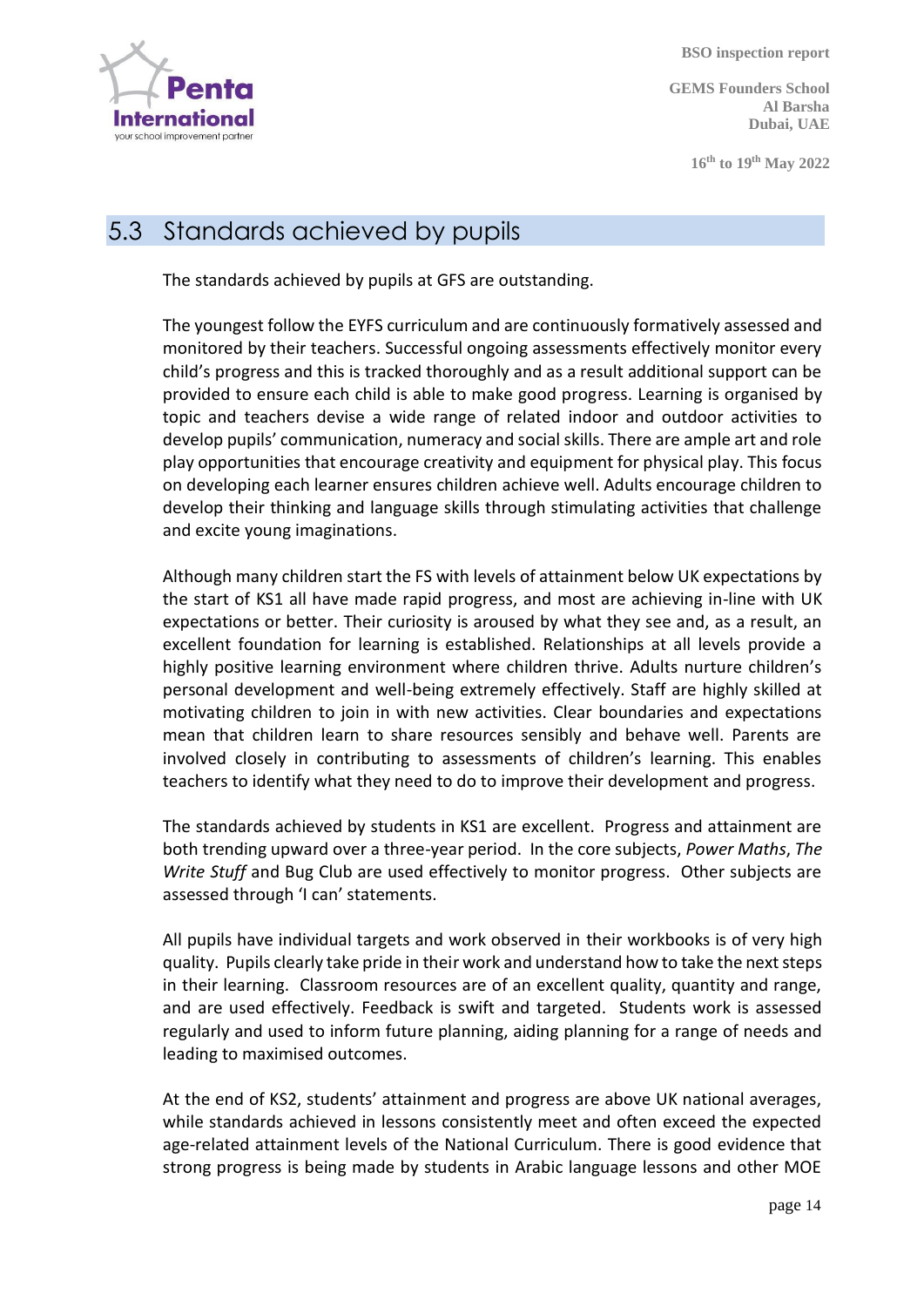

**GEMS Founders School Al Barsha Dubai, UAE**

**16th to 19 th May 2022**

curriculum subjects where there has been substantial, targeted leadership investment. The high standards achieved in KS2 are secured through strong distributed leadership, collegiate and standardised planning. A large majority of lessons are of an exemplary high quality. Pupils are enthusiastic about the intense exposure to HPL strategies. Effective use of assessment data has created the school's capacity to enable personalised learning to guard against pupil underachievement and focus resources on children who need support.

The summer 2021 A level results were exceptional with 84% of students achieving a grade C or above across all subjects. 100% of students who wrote English Literature and history achieved either an A\* or A grade. IGCSE results in English and mathematics exceeded the UK averages. In English, 56% of GFS students achieved A\*/A compared to 22% in the UK. In mathematics, 41% of students achieved A\*/A compared to 21% in the UK. In both music and global perspectives, 100% of the students received an A\*-C grade.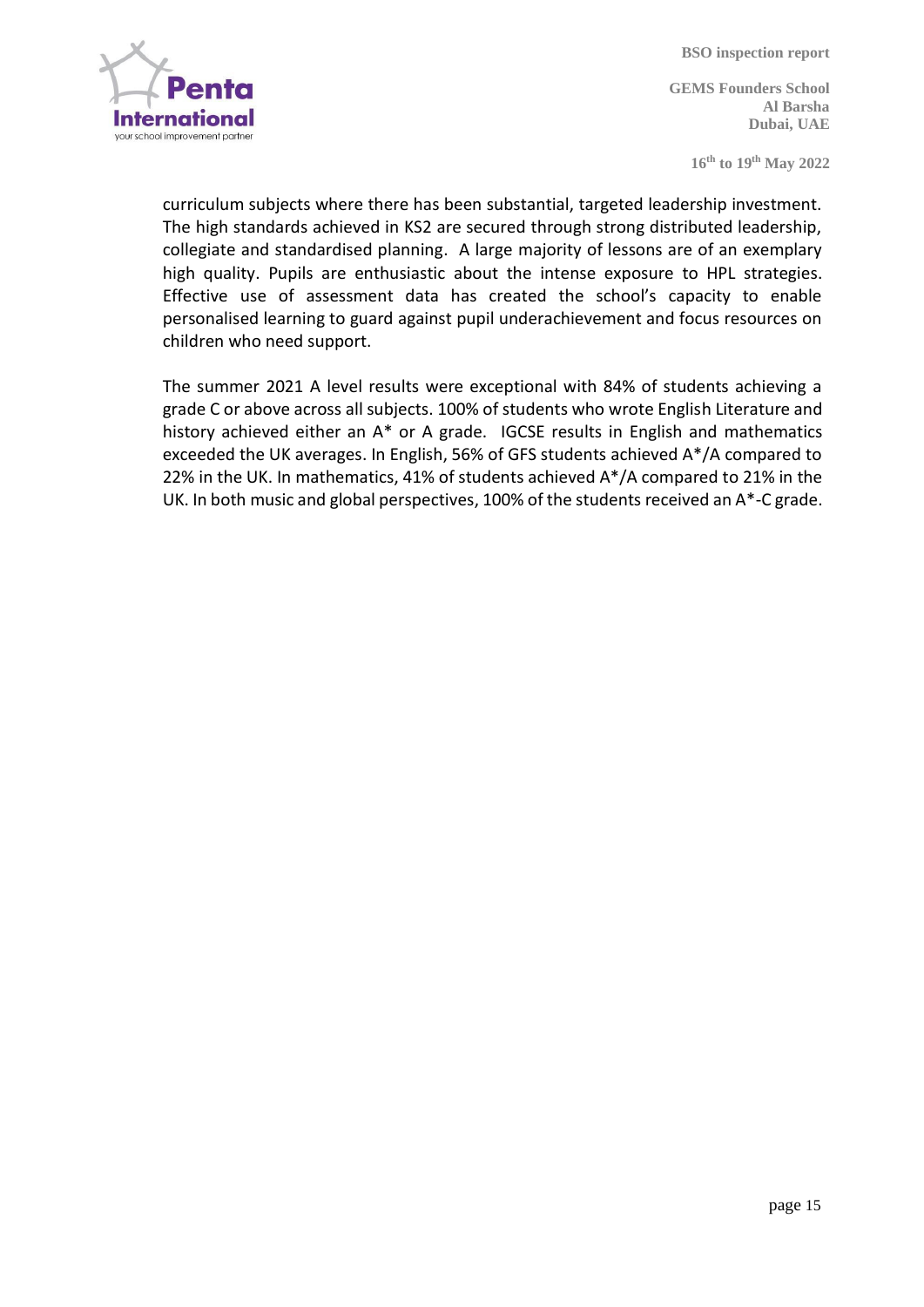

**GEMS Founders School Al Barsha Dubai, UAE**

**16th to 19 th May 2022**

# *6. Standard 2*  Spiritual, moral, social and cultural development of pupils

The spiritual, moral, social and cultural development of the students is excellent.

Throughout the school, students display notable self-knowledge, self-esteem and selfconfidence. This begins at an early age as they are taught these behaviours in all aspects of school life in the Foundation Stage. They use encouraging language, positive praise, and this ethos carries throughout the rest of the school. An example of self-confidence in one Foundation Stage class saw a student using sophisticated language whilst presenting what she did at the weekend.

British values are evident throughout the school in displays, behaviour, school systems and events. A Year 5 student commented, "We really respect the British values as they teach us to be responsible". The school enables students to distinguish right from wrong and encourages them to respect the law. Behaviour is excellent; behaviour points, achievement points, and house points are used effectively to help focus, reward and motivate. Students are enthusiastic learners that are respectful and adhere to the school's Mindful Behaviour policy, which promotes the values of hard work, agility, and empathy.

Pupils are well connected, and group work or paired work is a common theme in lessons. Systems such as the *I care, I listen* badges amongst staff enhance the wellbeing provision for students. A Year 13 student commented, "There is no inequality in our school". Respect for other people is encouraged and students are involved in various community and fundraising activities for worthy causes. *Pinktober* (Breast cancer awareness month) and *World Mental Health Day* are two such examples. Moral education is part of curriculum mapping and schemes of work throughout the school.

Provision for social development is highly effective. For example, in a Year 1 classroom, a group of three students combined their skills to build a road for their toy cars to run upon. In another example, a Year 2 reading lesson was focussed on the weekly core value of 'patience'. Students discussed the positive outcomes of patience in different scenarios. Healthy lifestyles are promoted in school and the canteen provides a healthy and balanced diet. A Year 13 student commented that form tutors will frequently give compliments when a student has made a healthy choice.

Student voice is evident in the school, student council and the wellbeing committee, being well established. Students are required to prepare a video followed by an interview to be elected onto the student council. Once elected, they use student surveys to ensure a democratic process to decision making. Significant improvements to school life through student voice include a toilet clean-up campaign and expectations of behaviour in school corridors. Students patrol corridors in orange vests to monitor this. The school is impeccably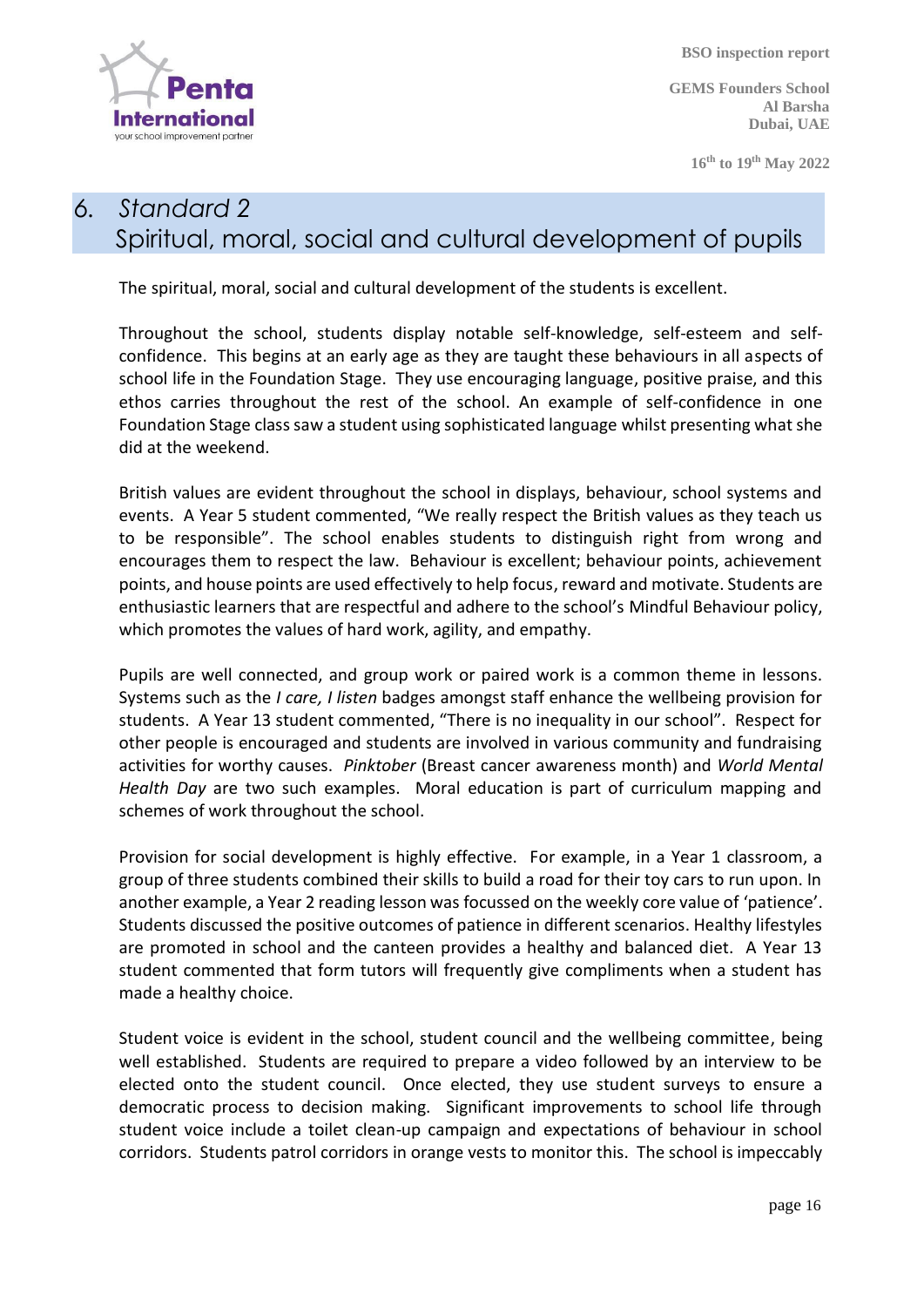

**GEMS Founders School Al Barsha Dubai, UAE**

**16th to 19 th May 2022**

clean and corridor behaviour and transitions are outstanding. This is enviable considering the size of the school.

The school provides pupils with a broad general knowledge of the responsibilities of citizenship in the host country, UK and internationally, at age appropriate level. Pupils acquire an appreciation and respect for all cultures, promoting tolerance and harmony between different traditions. The school celebrates International Day annually where all members of the school community wear their traditional clothes and bring their countries food. They also run stalls to promote their traditions and perform music or dance.

Cultural development is a strength. 'UAE and me', as well as Arabic are fixtures of the curriculum. Pupils and parents contribute to the school's community through avenues such as the annual shoe box appeal. The school has a strong provision for Art, Music, and sport through the extra-curricular programme and termly music celebration assemblies. Students have responded positively to the Duke of Edinburgh/Junior Dukes award, beach clean-up, and black history month amongst others. The older students take part in various community service schemes.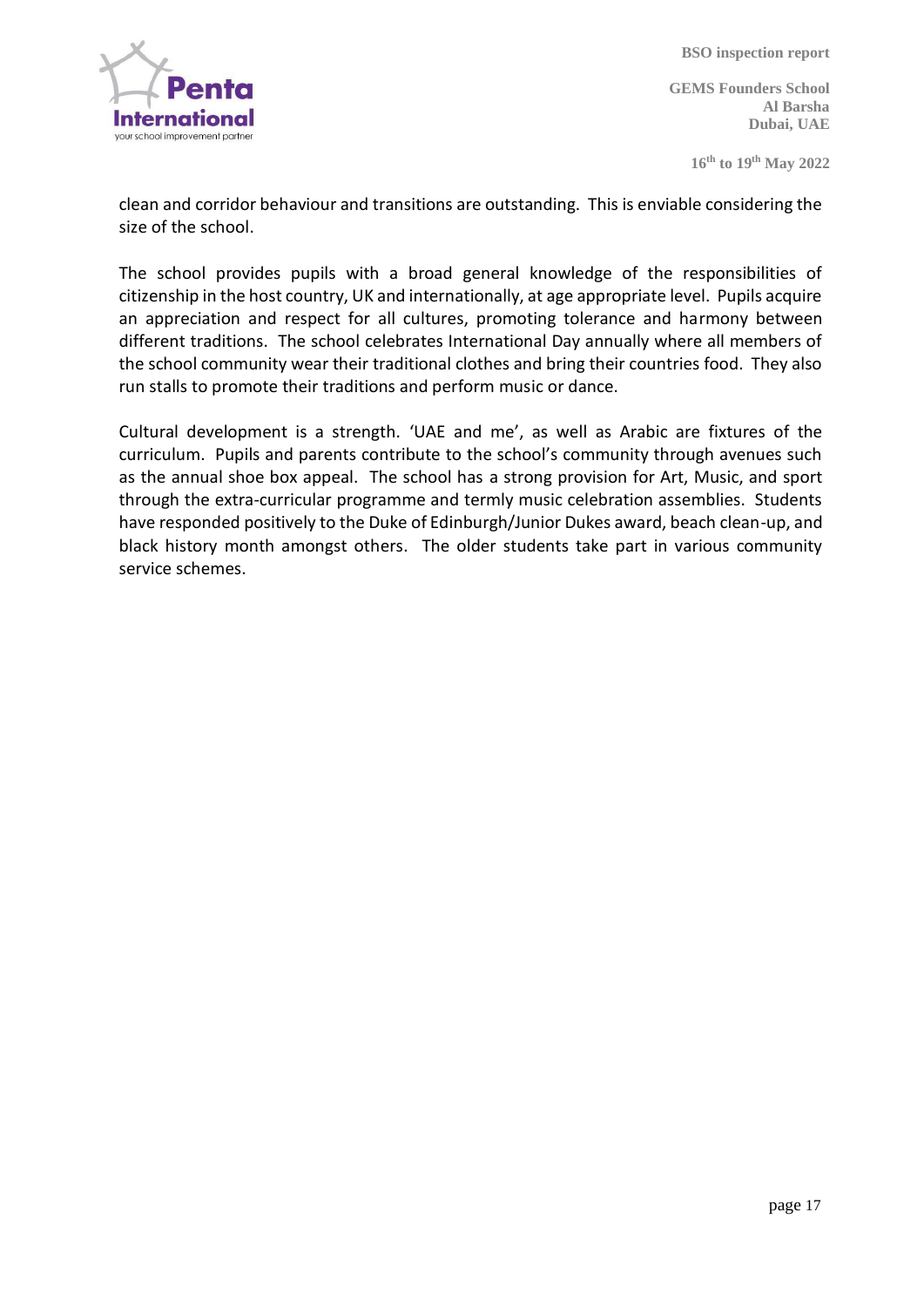**GEMS Founders School Al Barsha Dubai, UAE**

**16th to 19 th May 2022**



## *7. Standard 3* The welfare, health and safety of the pupils

Arrangements for welfare, health and safety are outstanding and ensure that all pupils, staff and visitors are exceptionally well cared for.

The school meets all UK and local requirements and secures an environment in which all pupils enjoy learning. It's rigorous health and safety systems and supportive supervision ensure that pupils are safe.

All relevant aspects of health and safety are addressed through comprehensive policies developed by the school with the support of GEMS Education. All policies related welfare, health and safety are available on the school's website and comply fully with local government legislation which are rigorously and consistently implemented. Attendance and punctuality of pupils are recorded following local guidelines and the school works closely with parents to overcome absence and lateness. Levels of attendance are consistently high at 96%.

The school's safeguarding and child protection processes are held up as models of best practice across all GEMS schools. The vice principal currently acts as the school's designated safeguarding lead (DSL) and she is supported by 2 deputy DSLs, one from primary and one from secondary. All staff, regardless of their position, receive full Level 1 Safeguarding training on joining the school and every year thereafter. This training is offered with translation into several languages available for staff for whom English is not their native language. Clear records are kept of participation and the required pass rate. Through the school's "I care, I listen" initiative, pupils know who to approach if they have a concern about themselves or one of their peers. The head of student welfare works with staff and pupil welfare teams to ensure that wellbeing, physical and mental health are constantly monitored. The school was awarded the wellbeing award for schools by Optimus Education in recognition of the school's long-term commitment to supporting and improving wellbeing and mental health provision within the school. Leaders ensure that staff well-being is equally as important as that of students, adding to the harmonious atmosphere. A health and safety audit done by QMS Global, an international organisation specialising in management system assessment, further concluded that the whole school was effective in all areas related to health and safety.

All leaders involved in the recruitment of staff undertake safer recruitment training to ensure they are aware of and support their stringent expectations when hiring staff who will potentially work with children. The school's processes for the reporting and recording safeguarding or child protection concerns are comprehensive and secure. Data can easily be analysed to identify possible patterns or recurrences that may require further investigation. The monitoring and notifications of this tracking system is linked to an online system that also ensures that follow-up is done in a timely manner and all parties are kept informed.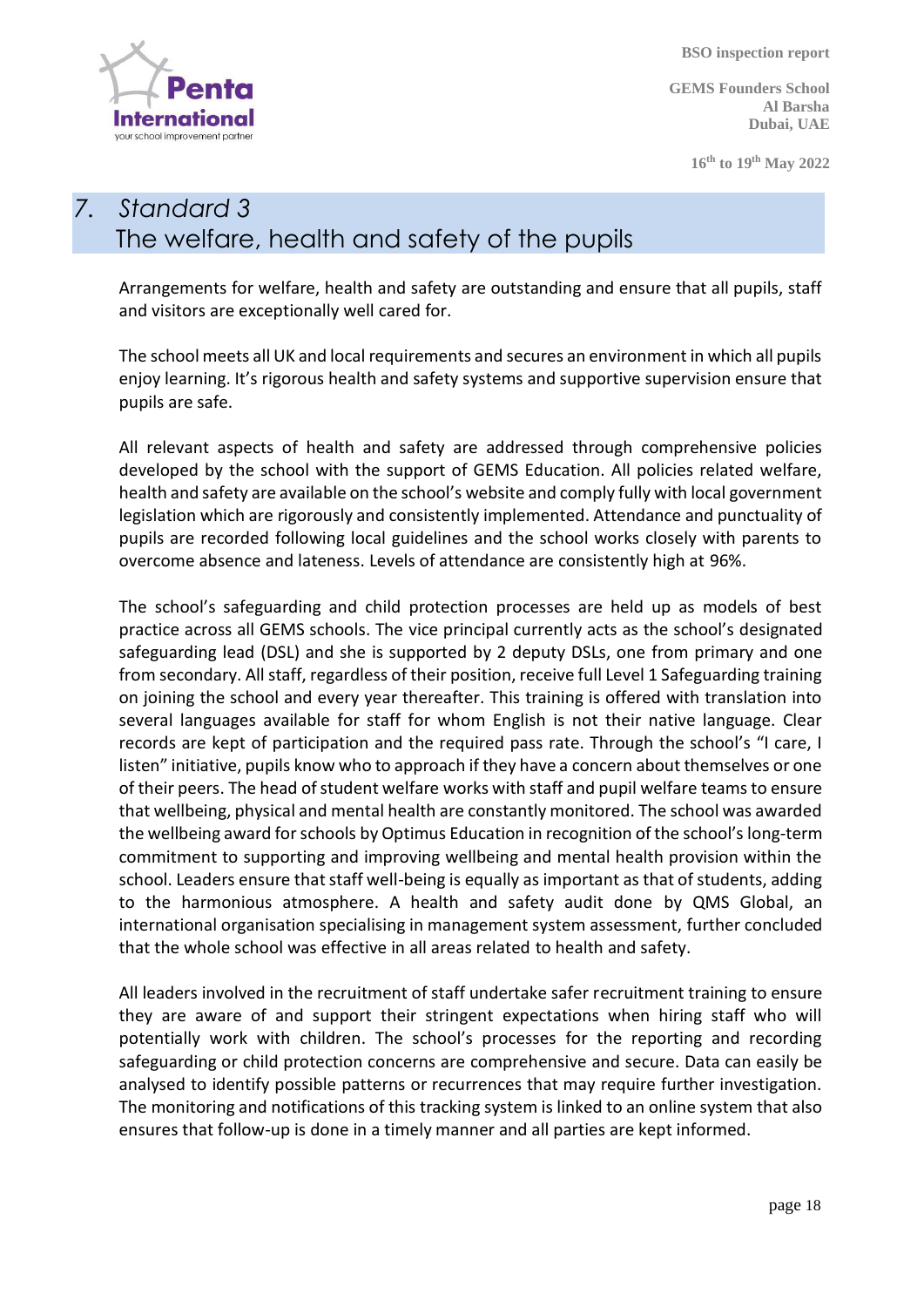

**GEMS Founders School Al Barsha Dubai, UAE**

**16th to 19 th May 2022**

Healthy lifestyles and healthy choices are promoted throughout the school. These are promoted through events like the whole school's involvement in Dubai 30 x 30, house sports competitions and healthier options offered by the catering company in the canteens. Pupils are very well supervised and cared for in both an age and need appropriate manner. Pupils were supported to develop self-awareness, relationship skills, responsible decision making, self-management and social awareness. Pupils have an excellent understanding of how to stay safe, including online safety. The school actively encourages staff to be positive role models. The management is mindful of the wellbeing of both pupils and staff, and have representatives from both groups on active committees reporting to the head of student welfare.

Thorough risk assessments are carried out regularly in line with the school's policy and appropriate action is taken to address issues and minimise risks. Pupils are supervised when moving within the school, at breaks and on arrival and departure by security and senior staff deployed at appropriate locations. Pupils and adults are kept safe at the start and end of the day, with agreed traffic routes for vehicles and pedestrians and high levels of supervision on school buses. The school complies with fire regulations, holds emergency drills at least termly and fire equipment is routinely checked. These are as stringent as those in the UK and meet UAE regulations and legislation. The school has several staff who are trained first aiders and fire marshals and detailed plans for evacuations, including for those who are vulnerable at such times, are available.

All accommodation is checked thoroughly and an ongoing assessment is undertaken to ensure premises are clean, safe, secure, well maintained and regularly monitored to minimize risk to pupils and staff. Since the beginning of the COVID-19 pandemic, the school has introduced enhanced cleaning procedures and protocols to ensure the safety and welfare of all the pupils in their care across the whole school. The school continues to work closely with the UAE authorities and approved cleaning partners on an ongoing basis, to ensure that the operational practices create an environment that is safe and secure for all the pupils. To further support efforts to ensure that the highest health and safety measures are followed in the community the school developed an eLearning course specific to COVID-19, accessible to everyone through the school's website which is an excellent initiative.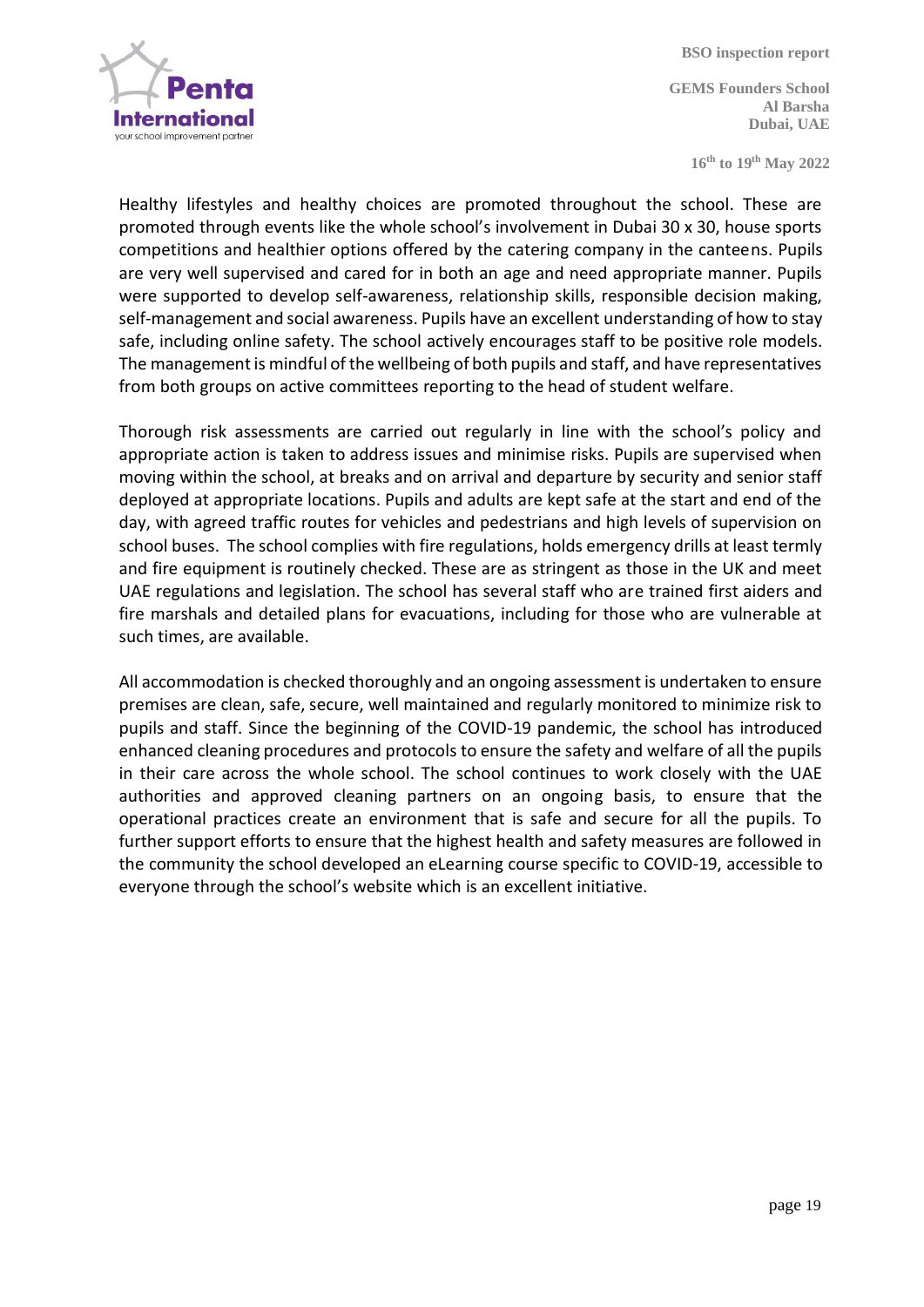**GEMS Founders School Al Barsha Dubai, UAE**

**16th to 19 th May 2022**

# *8. Standard 4* The suitability of the proprietor and staff

The suitability of the proprietor of the school and of the staff appointed to work there is excellent.

A strong governing board ensures robust debate, which in turn leads to better educational outcomes for children. Governors hold a firm belief that their role is to function at a strategic level in order to ensure the long-term sustainability of and to make decisions in the long-term best interests of current and future students.

The board collectively lead the pursuit of excellence in learning through nurturing, inspiring and enriching the lives and characters of young people. The governor role is effectively strategic rather than operational. Governors avoid getting involved with the day to day running of the school, instead supporting, and challenging the school's leadership team to drive school improvement. Regular briefings by the school's leadership team aim to ensure all governors have a clear insight into the working of the school throughout all key stages. By creating responsibility areas, members are encouraged to focus on key aspects of the school's work: this has enabled an outstanding level of expertise from board members to support the continued development of a school of excellence. The effective, collective contribution of the board adds significantly to the continual process of improvement at the school.

Governors take a monitoring and development responsibility for the school's safeguarding, child protection and health and safety arrangements: they ensure the school complies fully with international best practice. Responsibilities with regard to the safeguarding and welfare of students are clearly understood and discharged effectively. Clear procedures have been implemented to ensure appointed staff meet best practices regarding safe recruitment procedures. Governors have a clear understanding of their individual and collective responsibilities. Prior to the confirmation of staff appointments, appropriate checks are carried out to confirm staff identity, medical fitness, right to work in Dubai and previous employment history. At least two professional references are taken up, as well as qualifications and personal references. Staff within the administration team are highly effective in maintaining a list of all staff and volunteers who currently work in the school and complete records on all staff members.

Staffing levels are more than adequate for the successful delivery of the curriculum. All teaching staff have qualifications appropriate to their role: some staff have further academic or teaching qualifications that enhance school development. Staff are supported professionally by a positive, affirming professional review and development cycle. Many staff underline that this process is developmental supporting the culture of the school, which is very much centred on the premise that nurturing teachers' creativity and innovation is best done through affirmation.

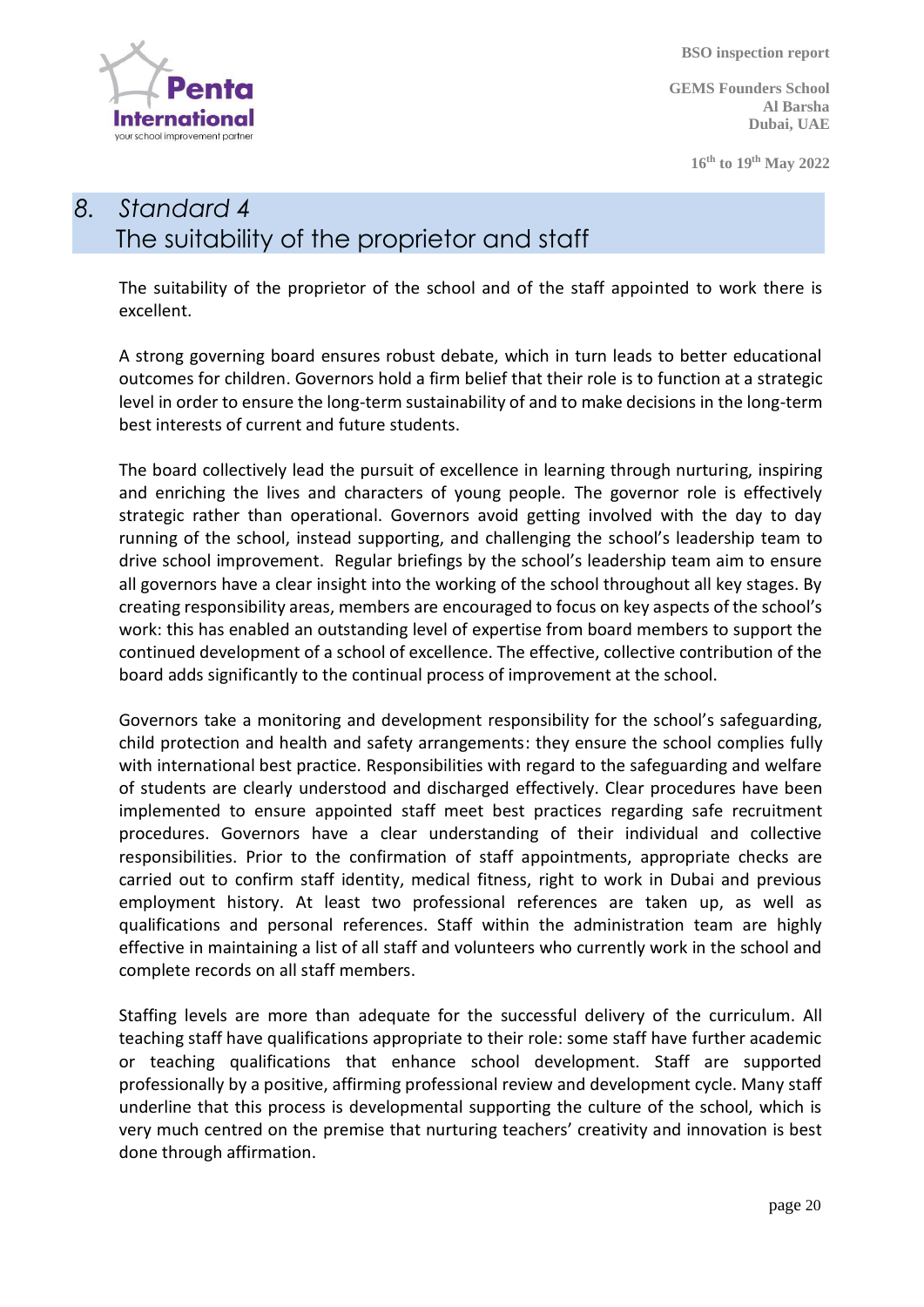**GEMS Founders School**

**16th to 19 th May 2022**

**Al Barsha Dubai, UAE**

# *9. Standard 5* The premises and accommodation

The premises and accommodation at the school are outstanding.

The school premises and facilities provide an inspiring physical environment which safely meets the needs of students including those with particular requirements. The three areas of the school integrate very well, each having appropriate age-related resourcing but maintaining a whole school one campus feel. Access on and off the site is impressive and very well managed, the challenge of manoeuvring 3,000+ students via buses, is conducted in a highly effective manner. Entry and exits of the site are well lit with clear walkways and guidance. Access to buildings is secure with security card access control. Cameras are widely utilised and monitored continuously. Temperature in the buildings and classrooms is well controlled with air conditioning and comfortable acoustics. Displays around the school are fresh and vibrant. Graphic displays and wall art focus on the school values, HPL concepts and school priorities, helping to create a feeling of unity and sense of belonging across school.

There are age appropriate and hygienic pupil toilet washing facilities and separate, clearly marked adult, visitor and disabled facilities. Showers and changing facilities are available for physical education lessons and co-curricular activities.

The two comprehensive medical centres are very well-equipped. There are four nurses and two doctors with clear protocols in place. This facility is very well resourced. Extra resources are available for students with particular needs and the inclusive Small Steps program to help support and integrate students with specific needs into mainstream curriculum whilst offering praiseworthy support. This is an inspirational inclusive development.

The health, safety and welfare of the students and personnel on site is very well catered for and ensured by the staff through duties and the security team. The site is very clean, safe and well maintained and meets local requirements. The Operations departments have clear policies and protocols to follow up any ongoing maintenance issues and clear plans for future campus improvements and routine maintenance. Logs are kept regarding maintenance and monitored carefully. Policies for hot weather, parking/drop off are readily available. The provision for trips planning, whilst good, would benefit from streamlining and automating alongside the school operational software.

Lighting in the classrooms and teaching spaces complement the activities taking place. Natural light is encompassed in most classroom spaces. The acoustic properties of the large spaces including gyms have been considered in the building design and work very well. Movement around the site is exemplary considering the number of students and staff.

Drinking water supplies for students and staff are available through well marked water fountains across the site that are readily accessible to all. There is suitable access to water in

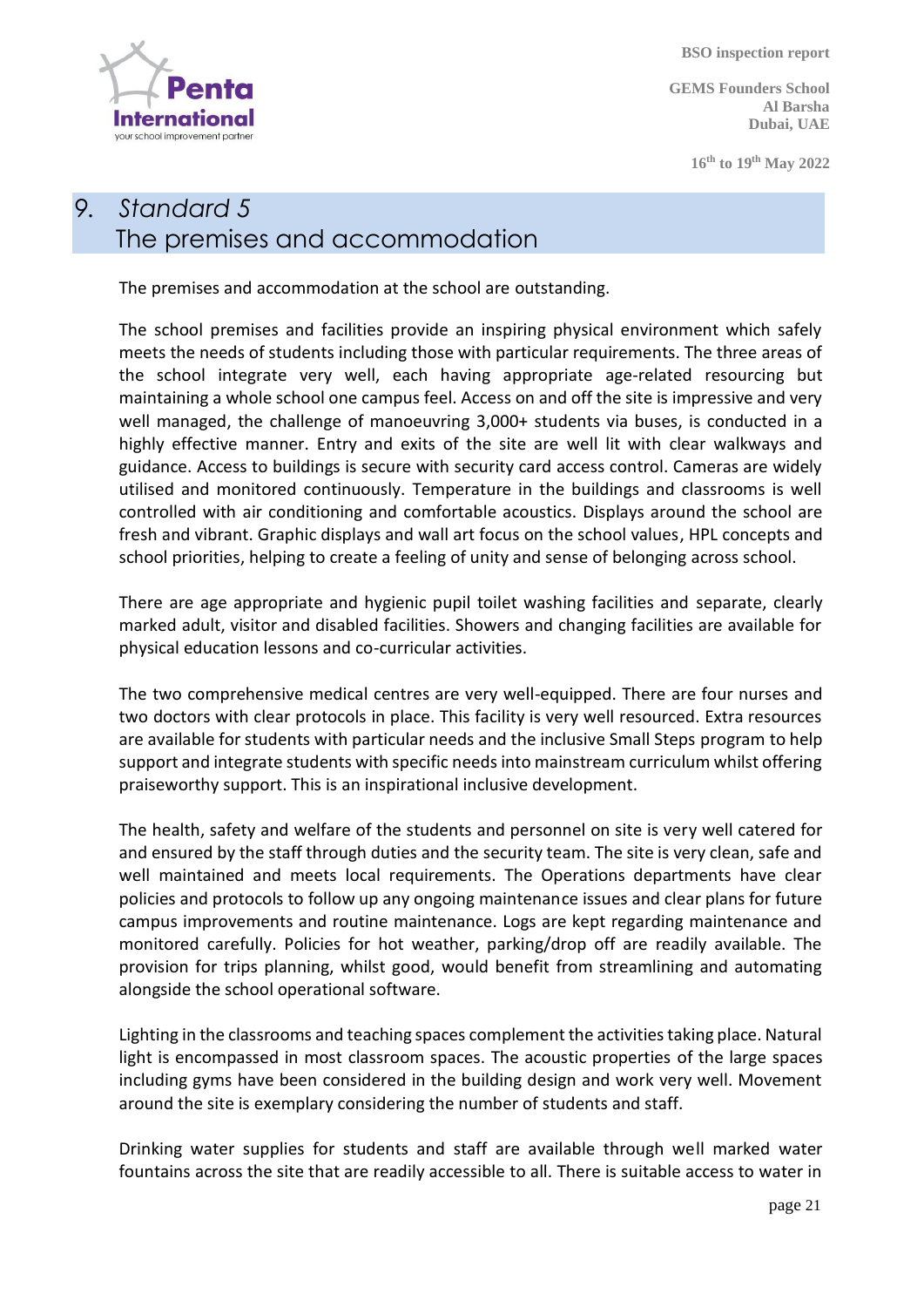



**GEMS Founders School Al Barsha Dubai, UAE**

**16th to 19 th May 2022**

the toilet and changing facilities. Hot water is available and delivered at a suitable temperature so it is not a danger to users.

The school facilities have a disability access. Outdoor and indoor physical education spaces that are age appropriate are provided for curriculum use and play. The children enjoy utilising the varied outdoor play areas. Classrooms are an appropriate size and resourced according to age and stage with sufficient effective materials.

There are two full size outdoor football pitches, five multi use games areas that are shaded, centrally air-conditioned multi-purpose sports/performance hall; centrally air-conditioned multi-purpose sports areas, outdoor sports areas/courts including a roof space. There are large covered play areas; outdoor learning areas for EYFS, learning resource centres, dining rooms, specialist student support and growing counselling facilities, a parent cafe, six prayer rooms and breakout learning spaces. There is a swimming pool on site, but this is contracted out and utilised in the co-curricular program. Specialist subject specific rooms are available to support the curriculum needs. Provision for specialist lessons includes thirteen science laboratories, music rooms, three libraries, art and music rooms, design and technology and food technology rooms.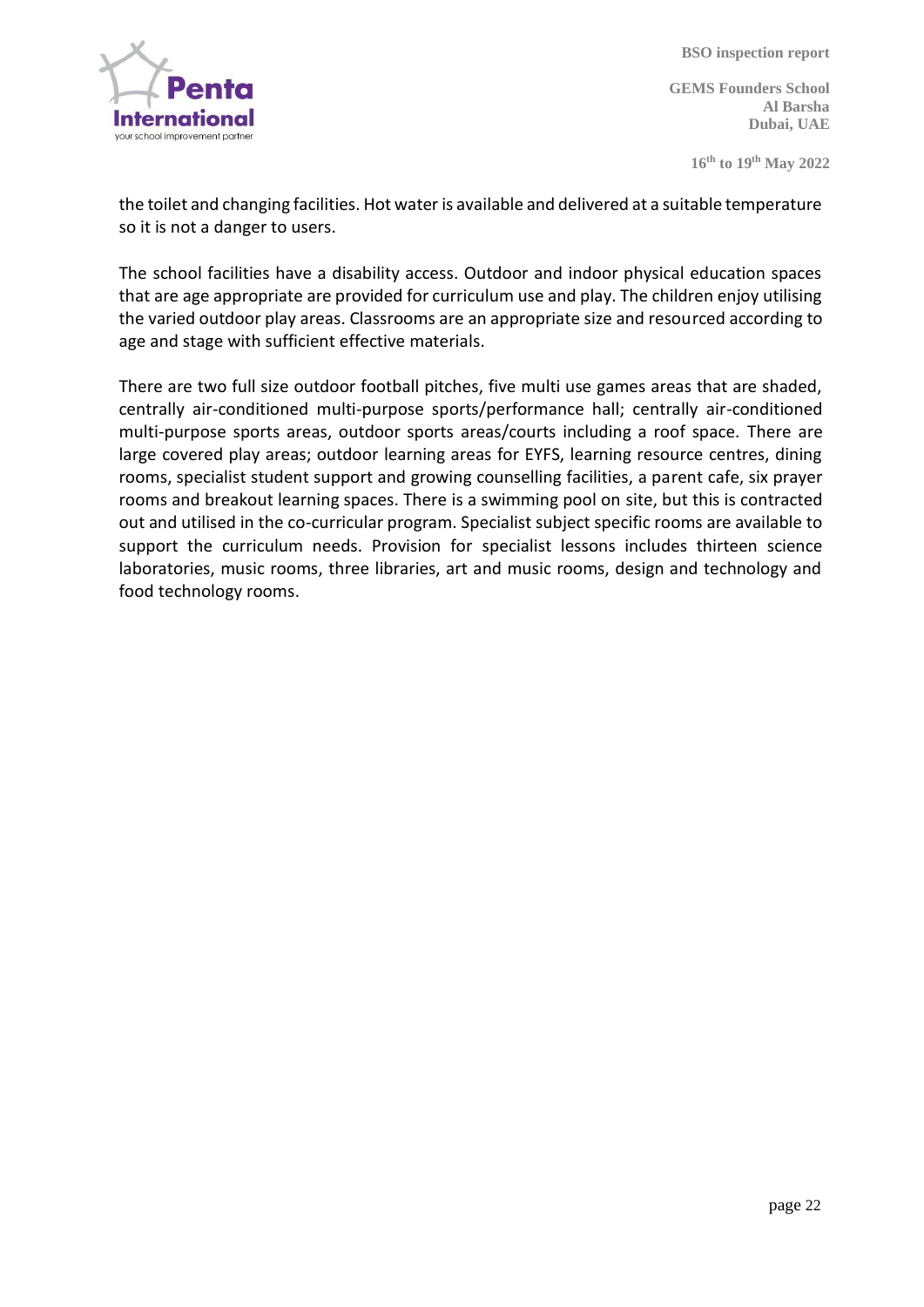

**GEMS Founders School Al Barsha Dubai, UAE**

**16th to 19 th May 2022**

### *10. Standard 6* The provision of information for parents, carers and others

The provision of information provided by the school to parents, prospective parents and its wider community is excellent. The school fully meets all BSO requirements.

GFS publishes a comprehensive selection of documents for parents, including an excellent parent handbook for new and existing parents. The information relating to admissions, behaviour, inclusion, curriculum policy and more can be found easily on the school website, and is outstanding in quantity, ease of use and depth. The school website and social media accounts are updated frequently, sharing information, updates and events to keep parents informed.

Parents reported that the provisions of the school are excellent, particularly the accessibility and communications with teachers and management. The most recent parent satisfaction survey shows 79% of parents were extremely or somewhat satisfied with the school overall. The school has a direct parent relations executive as the primary contact for non-academic related school matters with parents, a system that received outstanding feedback from parents in a focus group. The parent group reported that the pastoral care provided to their children and the efficiency of issues being dealt with by the school is excellent.

IGCSE and A Level performance data is available and celebrated on the school website for all stakeholders to access and review.

The GEMS Founders Parent Association (GFPA) is well established and is involved in many aspects of school life. The GFPA has representatives from parents of pupils in a wide range of year groups and is overseen by the parent relations executive and a member of the management team. Successes of the group include their charitable work and event organisation, such as the *Pinktober* event, raising money for cancer charities. The GFPA creates activities and opportunities for the whole school community. Parents can apply to join the parent association at the beginning of a school year, with information shared through the parent newsletter.

Parent-teacher meetings are scheduled once a term for each year group, and parents can make appointments via an accessible online system. Parent meetings were reported to be informative for parents in supporting their child's academic progress and celebrating their successes. The school issues academic reports to parents regularly throughout the year, at the end of each term. A detailed end of year report is issued for each subject. Reports include information about pupil's attainment and progress, learning skills, along with baseline assessment information. The progress and attainment of pupils is closely monitored, and concerns are shared with parents through reports, parent teacher meetings and phone calls to parents.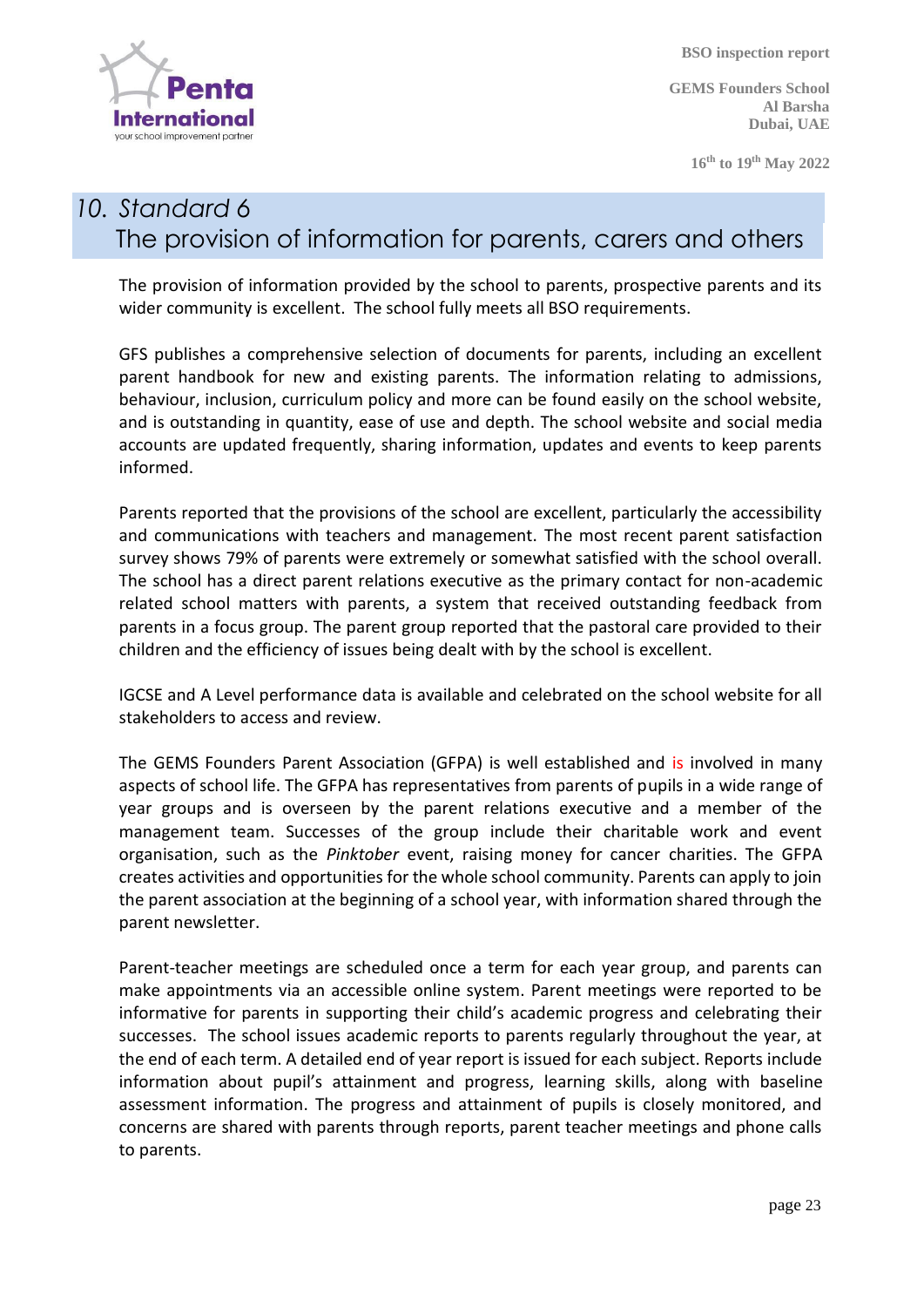**GEMS Founders School Al Barsha Dubai, UAE**

**16th to 19 th May 2022**

# Internati your school improvement partne

### *11. Standard 7* The school's procedure for handling complaints

GEMS Founders meets the BSO standard fully.

Complaints are rare, but the school has a detailed written policy and appropriate procedures in place. These reflect good practice from the UK. Complaints received are acknowledged immediately upon receipt if received during term time and as soon as possible during holiday periods. The school aims to treat all complaints seriously and sensitively. Following resolution of a complaint, the school keeps a written record of the complaint and whether they are resolved at the preliminary stage or proceed to a panel hearing. The school reserves the right to keep additional records which may contain the following information:

- date when the issue was raised
- name of parent
- name of student
- description of the issue
- records of all the investigations (if appropriate)
- witness statements (if appropriate)
- name of member (s) of staff handling the issue at each stage
- •copies of all correspondence on the issue (including emails and records of phone conversations)

If a complaint pertains to child protection or safeguarding issues, it will be immediately referred to the school's designated safeguarding lead for urgent review. If a complaint is received about a member of the leadership team, the principal or the director of education, it is hoped that the matter is resolved informally. Any complaint that cannot be resolved at the school level will be referred to GEMS Corporate Office and an independent investigation team will provide support and suggestions to the Leadership team in order to find solutions. The final arbiter will be the Knowledge and Human Development Authority (KHDA) in Dubai.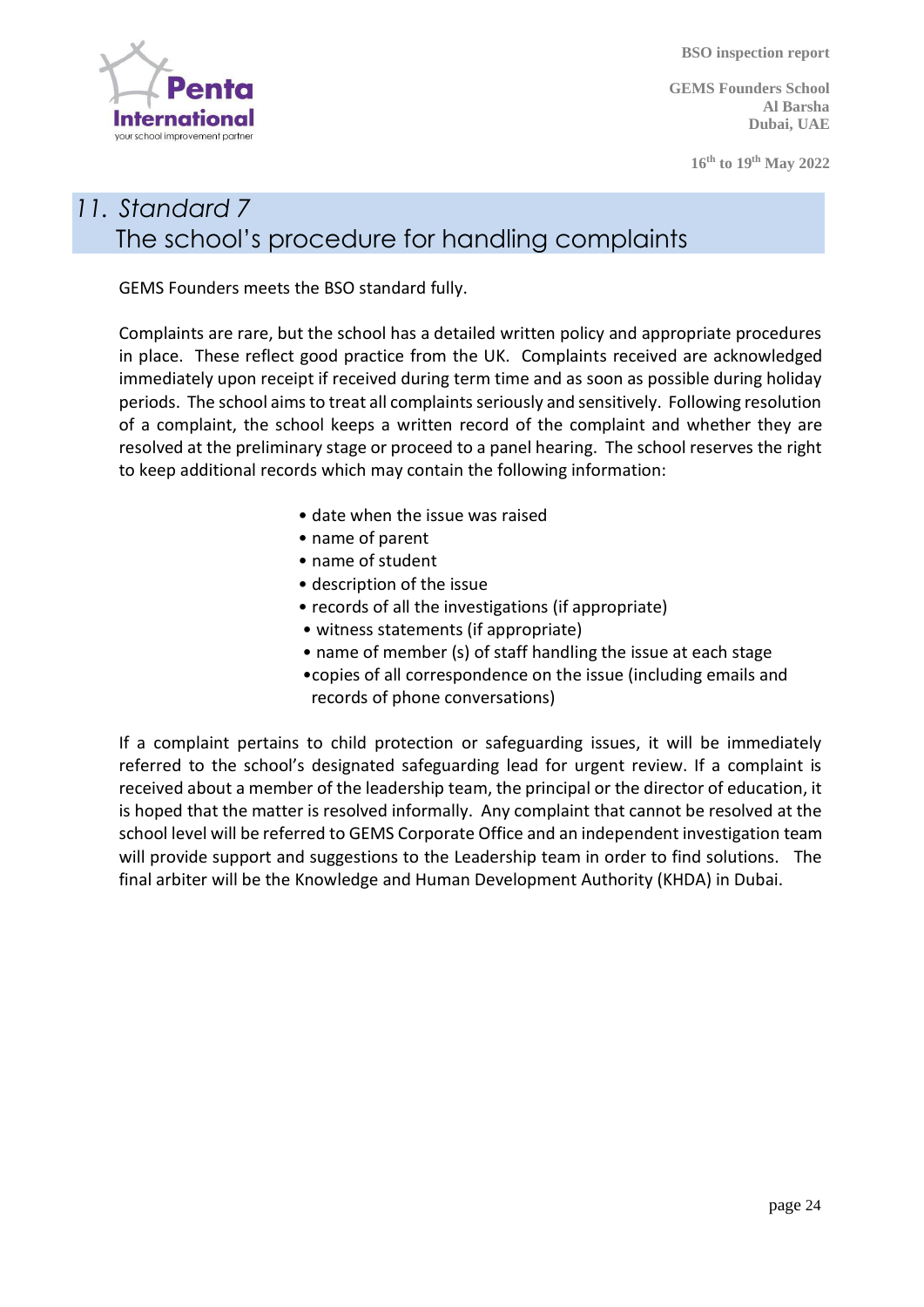**Internat** your school improvement partne

 **BSO inspection report**

**GEMS Founders School Al Barsha Dubai, UAE**

**16th to 19 th May 2022**

# *12. Standard 8* Leadership and management of the school

School leadership and governance are outstanding features of GFS.

The quality and immense depth of the leadership structure has adapted and expanded to meet the exponential but very successful growth of the school from a roll of 1800 in its first year in 2016 to 5800 at the time of inspection in May 2022. The school leadership effort benefits from expert strategic support from its parent organisation GEMS which is a substantial global education management company. Its work also receives valuable, 'critical friend' support from a stable local advisory board consisting of members with a wide range of expertise. All BSO standards have been met to a high order in this inspection.

A mark of the school leadership's success is that when you experience the school, you never have a sense of its enormity. Furthermore, GFS has sustained, despite its rapid expansion, outstanding outcomes for the majority of its pupils and continued to improve pupil attainment and progress where needs have been identified. At the same time, it has developed an exceedingly strong provision for over 500 children with SEND. It embraces challenge and improvement, implementing fully the recommendations of its last BSO and local inspections.

The school's vision, values and strategic direction is shaped by an experienced, inspirational principal and executive leadership group. Their drive and passion for the school seeds commitment and loyalty among the many tiers of distributed leadership teams as well as within the staff group as a whole. This is reflected in excellent rates of teaching staff retention and frequent internal promotion of teachers to leadership positions. The philosophy of leadership builds strongly on the school's mission statement "Grow Flourish Succeed". It extends to a steadfast commitment to excellent relationships and care for all members of the school community. Safeguarding is at the forefront of each leadership meeting at every level of the school.

The Executive Leadership Team is proud of its unified, consistent and transparent leadership approach. This provides the template that the many lower tier leadership teams follow. A major element of this unified consistency is the whole school's adherence to the principles and character attributes of the Higher Performance Learning (HPL) programme which is being rigorously embedded across the school. The school encourages both its staff and pupils to take risks, innovate and not to be afraid of making mistakes. As a result of these leadership initiatives, pupils, staff and parents feel very much at the heart of the school's collective endeavours. They trust that the school leadership teams support them and are working in their interest. Relationships throughout school are indeed excellent. This ethos has led to and underpins excellent pupil behaviour from the Foundation Stage to KS5.

School leaders implement highly effective systems of accountability and monitoring so that they are always quickly informed how the school is functioning. This maintains a relentless